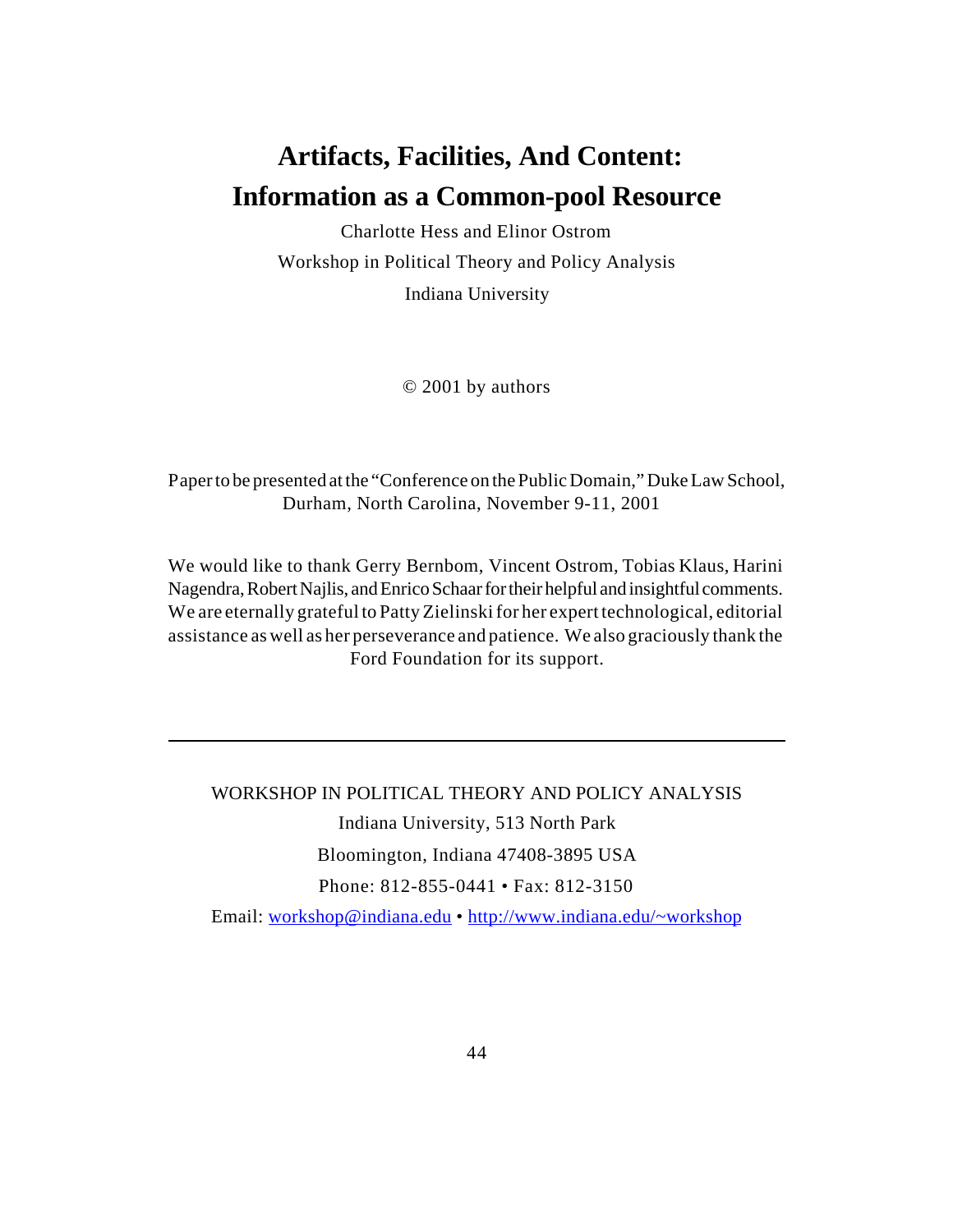# **I. INTRODUCTION**

We are in the midst of an information arms race with multiple sides battling for larger shares of the global knowledge pool. The records of scholarly communication, the foundations of an informed, democratic society, are at risk. Recent legal literature heightens our awareness of "the enclosure of the intellectual public domain" through new patent and copyright laws.<sup>1</sup> There are a number of issues concerning the conflicts and contradictions between new laws and new technologies.<sup>2</sup> Information that used to be "free" is now increasingly being privatized, monitored, encrypted, and restricted.

This "intellectual land grab"<sup>3</sup> is a direct outcome of new technologies and global markets. Distributed digital technologies have the dual capacity to increase as well as restrict access to information. These technologies have brought a larger number of the people of this earth greater access to important information about history, science, art, literature, and current events in specific places. At the same time, however, these new technologies enable profit-oriented firms the capability of extracting resources previously

<sup>2</sup> See Benkler, Yochai, "Overcoming Agoraphobia: Building the Commons of the Digitally Networked Environment," *Harvard Journal of Law and Technology* 11(2) (1998): 287-400; and Boyle, supra note 1, among others.

<sup>&</sup>lt;sup>1</sup> There is a rapidly growing legal literature on the ramifications of recent intellectual property legislation and its impact on the intellectual public domain. Some of the works that seem particularly relevant to the question of the information commons are: Benkler, Yochai, "Free as the Air to Common Use: First Amendment Constraints on Enclosure of the Public Domain," *New York University Law Review* 74 (1999): 354-446; Boyle, James, *Shamans, Software, and Spleens: Law and the Construction of the Information Society* (Cambridge, MA: Harvard University Press, 1996); Burk, Dan L. "Muddy Rules for Cyberspace," *Cardozo L. Review* 21 (1999): 121-179; Cohen, Julie E., "Copyright and the Jurisprudence of Self-Help," *Berkeley Tech L.J.* 13 (1998): 1189-1143;

David, Paul A. "A Tragedy of the Public Knowledge 'Commons'? Global Science, Intellectual Property and the Digital Technology Boomerang," Stanford Institute for Economic Policy Research, SIEPR Discussion Paper, no. 00-02, Stanford University, Stanford, CA, 2000; Lemley, Mark A., "Beyond Preemption: The Law and Policy of Intellectual Property Licensing Beyond Preemption: The Law and Policy of Intellectual Property Licensing," *California Law Review* 87 (1999): 111-172; Lessig, Lawrence, "Reclaiming a Commons," presented as the keynote address at the Berkman Center, "Building a Digital Commons," Harvard University, Cambridge, MA, May (1999); Madison, Michael J., "Complexity and Copyright in Contradiction," *Cardozo Arts & Ent Law Journal* 18 (2000): 125-174; Merges, Robert P., "Property Rights Theory and the Commons; The Case of Scientific Research," *Social Philosophy and Policy* 13(2) (1996): 145-167; Reichman, J.H., and Jonathan A. Franklin, "Privately Legislated Intellectual Property Rights: Reconciling Freedom of Contract with Public Good Uses of Information," *University of Pennsylvania Law Review* 147(4) (1999): 875-970; Rose, C. M., "From Local to Global Commons: Private Property, Common Property, and Hybrid Property Regimes: Expanding the Choices for the Global Commons: Comparing Newfangled Tradable Allowance Schemes to Old-fashioned Common Property Regimes," *Duke Env. L. & Policy F* 10 (Fall 1999): 45-72.

<sup>&</sup>lt;sup>3</sup> Boyle, supra note 1, and Boyle, James, "A Politics of Intellectual Property: Environmentalism for the Net?," *Duke Law Journal* 47 (1997), 87-116, p. 94.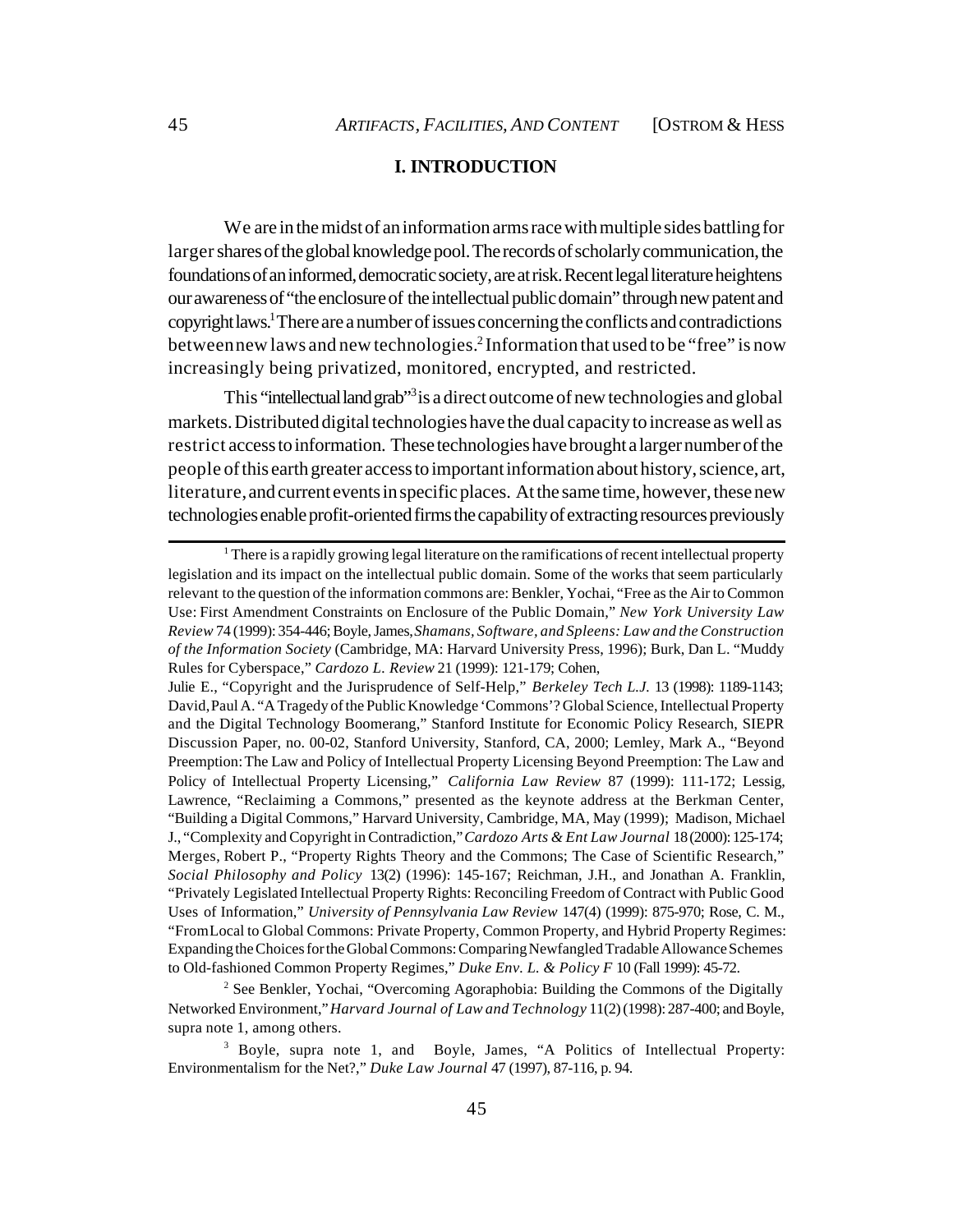held in common for their value and for establishing property rights.<sup>4</sup> Multiple forces are vying for capture and restriction of traditionally available knowledge: corporations vs. indigenous peoples (Monsanto owning the patent on the genetic structure of the neem); federal and state governments vs. citizens (encryption and digital surveillance vs. privacy); universities vs. professors (institutional vs. individual intellectual property rights); publishers vs. libraries (ephemeralization of library collections through licensing, bundling, and withdrawal of information).

This competition for ownership of previously shared resources is not unique to the public domain of knowledge. Given the opening of vast markets for commodities of all kinds, many natural as well as human-made resources are under pressure. The world's fisheries are fighting depletion because of the capture capabilities of larger trawlers, wider and finer nets, and larger fleets. Indigenous forest systems are being privatized,<sup>5</sup> with the forests being burnt or logged at alarming rates, not only rapidly reducing primary growth forests as a resource but polluting the global atmosphere as well. Indeed, commodification and privatization of resources is a trend and a problem in regard to virtually all resources. And radical changes in the structure and process of all natural and human-constructed resources can occur through the development of new technologies.<sup>6</sup>

The goal of this paper is to summarize the lessons learned from a large body of international, interdisciplinary research on common-pool resources (CPRs) in the past 25 years and consider its usefulness in the analysis of the information as a resource. We will suggest ways in which the study of the governance and management of common-pool resources can be applied to the analysis of information and "the intellectual public domain." The complexity of the issues is enormous for many reasons: the vast number of players, multiple conflicting interests, the general lack of understanding of digital technologies, local versus global arenas, and a chronic lack of precision about the information resource at hand. We suggest, in the tradition of Hayek<sup>7</sup>, that the combination of time and place analysis with general scientific knowledge is necessary for sufficient understanding of policy

<sup>&</sup>lt;sup>4</sup> Many new common-pool resources have "remained unclaimed due to lack of technology for extracting their value and for establishing and sustaining property rights." Buck, Susan J., *The Global Commons: An Introduction* (Covelo, CA: Island Press, 1998), p. xiii.

<sup>&</sup>lt;sup>5</sup> See Arnold, J. E. Michael, "Devolution of Control of Common-Pool Resources to Local Communities: Experiences in Forestry," in *Access to Land, Rural Poverty and Public Action*, ed. A. de Janvry, G. Gordillo, J. P. Platteau, and E. Sadoulet (New York: Oxford University Press, 2001).

<sup>&</sup>lt;sup>6</sup> See, for instance, Palumbi, Stephen R., "Humans as the World's Greatest Evolutionary Force," *Science* 293 (Sept. 7, 2001): 1786-1790.

<sup>7</sup> Hayek, F. A., "The Use of Knowledge in Society," *American Economic Review* 35(4) (1945): 519-530.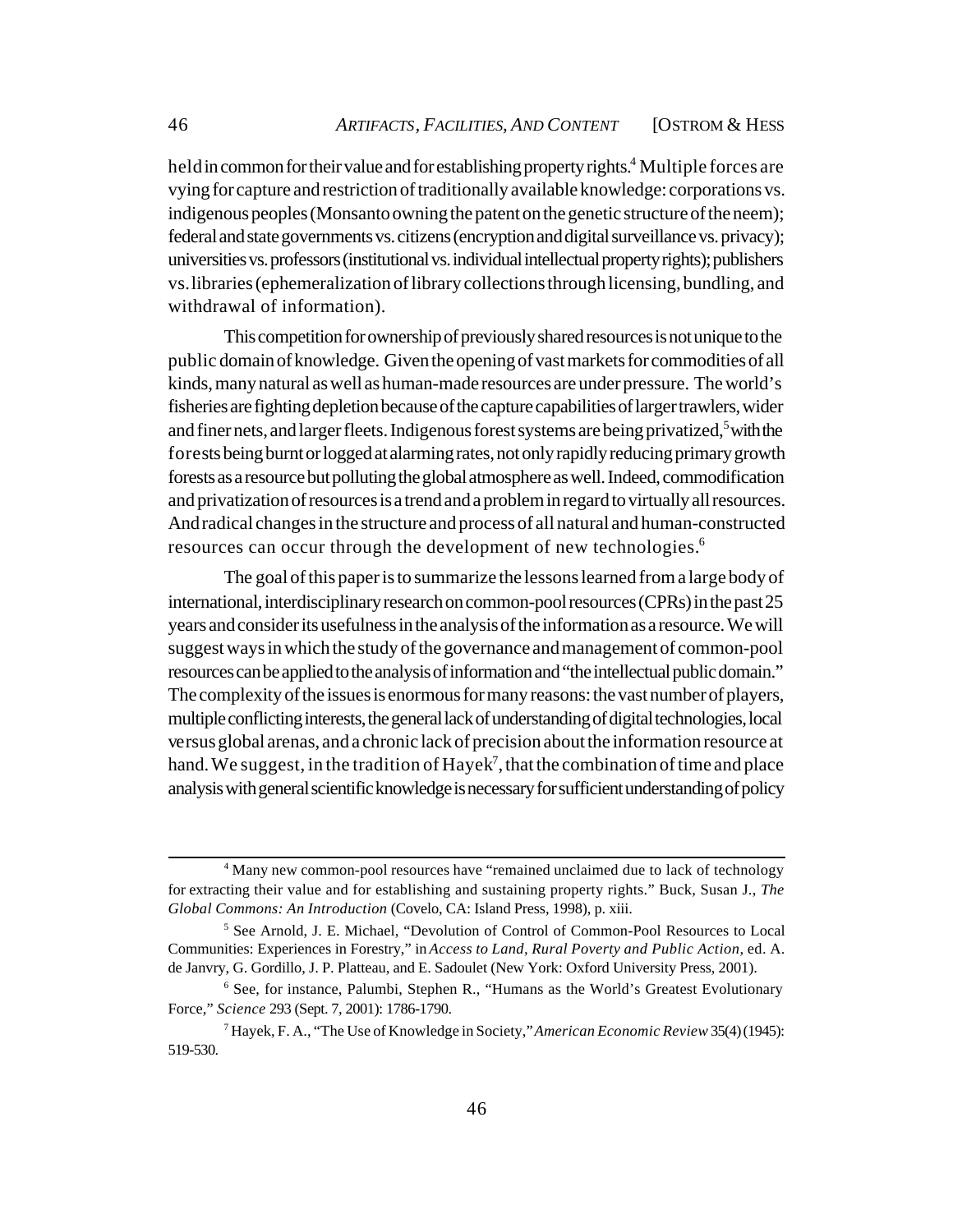and action. In addition, the careful development of an unambiguous language and agreedupon definitions is imperative.

As one of the framing papers for this conference, we will focus on the *language*, the *methodology,* and *outcomes* of research on common-pool resources in order to better understand how property regimes affect the provision, production, distribution, appropriation, and consumption of scholarly information. Our brief analysis will suggest that collective action and new institutional design play as large a part in the shaping of scholarly information as do legal restrictions and market forces.

# **II. WHAT IS A COMMONS?**

"*The commons: There's a part of our world, here and now, that we all get to enjoy without the permission of any."* <sup>8</sup>

*"'The commons' refers to institutional devices that entail government abstention from designating anyone as having primary decision-making power over use of a resource. A commons-based information policy relies on the observation that some resources that serve as inputs for information production and exchange have economic or technological characteristics that make them susceptible to be allocated without requiring any single organization, regulatory agency, or property owner clear conflicting uses of the resource."<sup>9</sup>*

*"The concept of the public domain is another import from the realm of real property. In the intellectual property context, the term describes a true commons comprising elements of intellectual property that are ineligible for private ownership. The contents of the public domain may be mined by any member of the public."<sup>10</sup>*

While the term, "the commons," has a positive emotional sound to it, it refers to a wide variety of concepts and events that can lead to so much analytical ambiguity that little progress is made in protecting what scholars wish to protect. We need to clarify what

<sup>&</sup>lt;sup>8</sup> Lessig, Lawrence, "Code and the Commons," a keynote address presented at the conference "Media Convergence," Fordham Law School, Fordham University, New York, NY, Feb. 9, 1999.

<sup>&</sup>lt;sup>9</sup> Benkler, Yochai, "The Commons as a Neglected Factor of Information Policy," presented at the Telecommunications Policy Research Conference, September 1998.

<sup>10</sup> Litman, Jessica, "The Public Domain," *Emory Law Journal* 39 (1990): 965-1023, p. 975.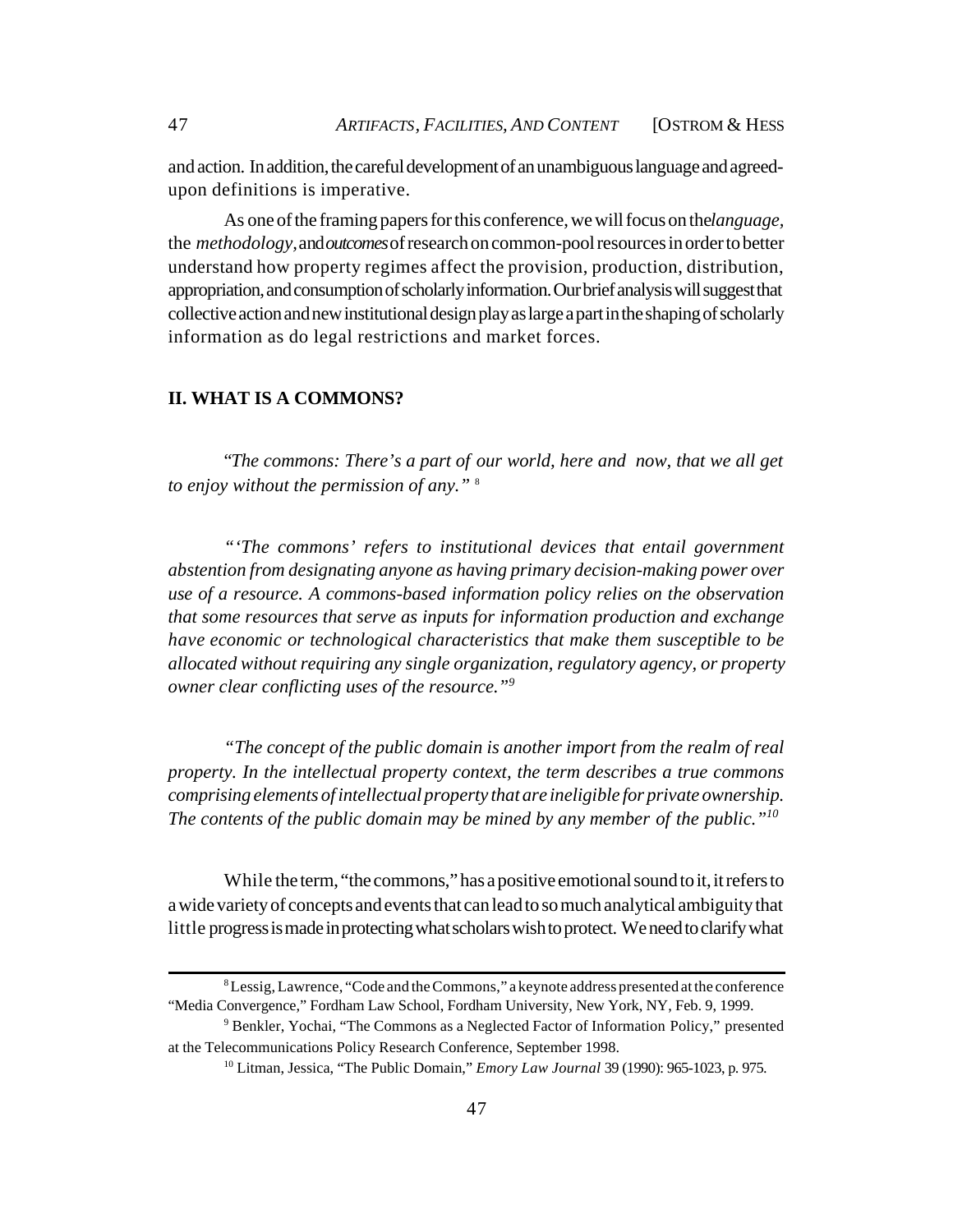we are talking about. A survey of the recent literature related to the subject of this conference seems to confuse the meaning of a "commons" rather than clarify it.<sup>11</sup>

The term "commons" is often used synonymously with the term "public domain." Is it a given right, no assigned right, unclaimed, unmanaged, or something that should just be there in a democracy?<sup>12</sup> Unfortunately, a quick look at *Oran's Dictionary of Law*<sup>13</sup> does not clarify terms but only helps to identify why there is such confusion. There we find two definitions of public domain: "1) Land owned by the government. 2) Free for anyone to use; no longer protected by patent or copyright." In the first definition, there is an owner—the government. In the second, there is *no* owner. Are scholars trying to protect a realm of government ownership or a realm of no ownership?

In relation to the intellectual public domain, the commons appears to be an idea about democratic processes, freedom of speech, and the free exchange of information. While we agree that freedom of speech and open exchange of information are fundamental to the creation and sustenance of democratic systems of governance, we need to develop useful tools for analyzing what we mean by commons, public domain, and free exchange of information.

The use of the term "commons" has various histories: the house of British Parliament representing the non-titled citizens; agricultural fields in England and Europe prior to their enclosure; and particularly in the US, public spaces, such as the New England town square, campus dining halls, and concepts of the common good.<sup>14</sup> In almost all uses, the term has a contested history. In regard to the legal study of property rights, the publication of *Ancient Law* by Henry Sumner Maine <sup>15</sup> in 1861 set off a major debate about the origin of the very concept of property in ancient times.<sup>16</sup> Drawing on his own

<sup>&</sup>lt;sup>11</sup> See Lessig, supra note 1. Lessig calls the commons *the core of the open society*. He refers to Charles Nesson's idea of "building a commons in cyberspace where ideas are there for the taking." He further writes: "We don't see a place for the commons – we only see a place for property."

 $12$  Boyle, supra note 1, p. xiv, does point out the institutional nature of a commons: "Even a conventional economic analysis supports the idea that it is in the interest of those who are exploiting a 'commons' to make sure that the commons continues to exist."

<sup>13</sup> Oran, D., *Oran's Dictionary of the Law* (St. Paul, MN: West, 1983).

<sup>&</sup>lt;sup>14</sup> See Hess, Charlotte, "Is There Anything New Under the Sun? A Discussion and Survey of Studies on New Commons and the Internet," presented at "Constituting the Commons: Crafting Sustainable Commons in the New Millennium," the Eighth Conference of the International Association for the Study of Common Property, Bloomington, Indiana, May 31-June 4, 2000. <http://129.79.82.45/IASCP/Papers/hessc042400.pdf>

<sup>15</sup> Maine, Henry Sumner, *Ancient Law; Its Connection with the Early History of Society and its Relation to Modern Ideas; With Introduction and Notes by Frederick Pollack*. Reprint of 1861 ed. (Boston: Beacon Press, 1963).

<sup>16</sup> See Grossi, Paolo, *An Alternative to Private Property; Collective Property in the Juridical Consciousness of the Nineteenth Century*, in L. G. Cochrane, ed. (Chicago: University of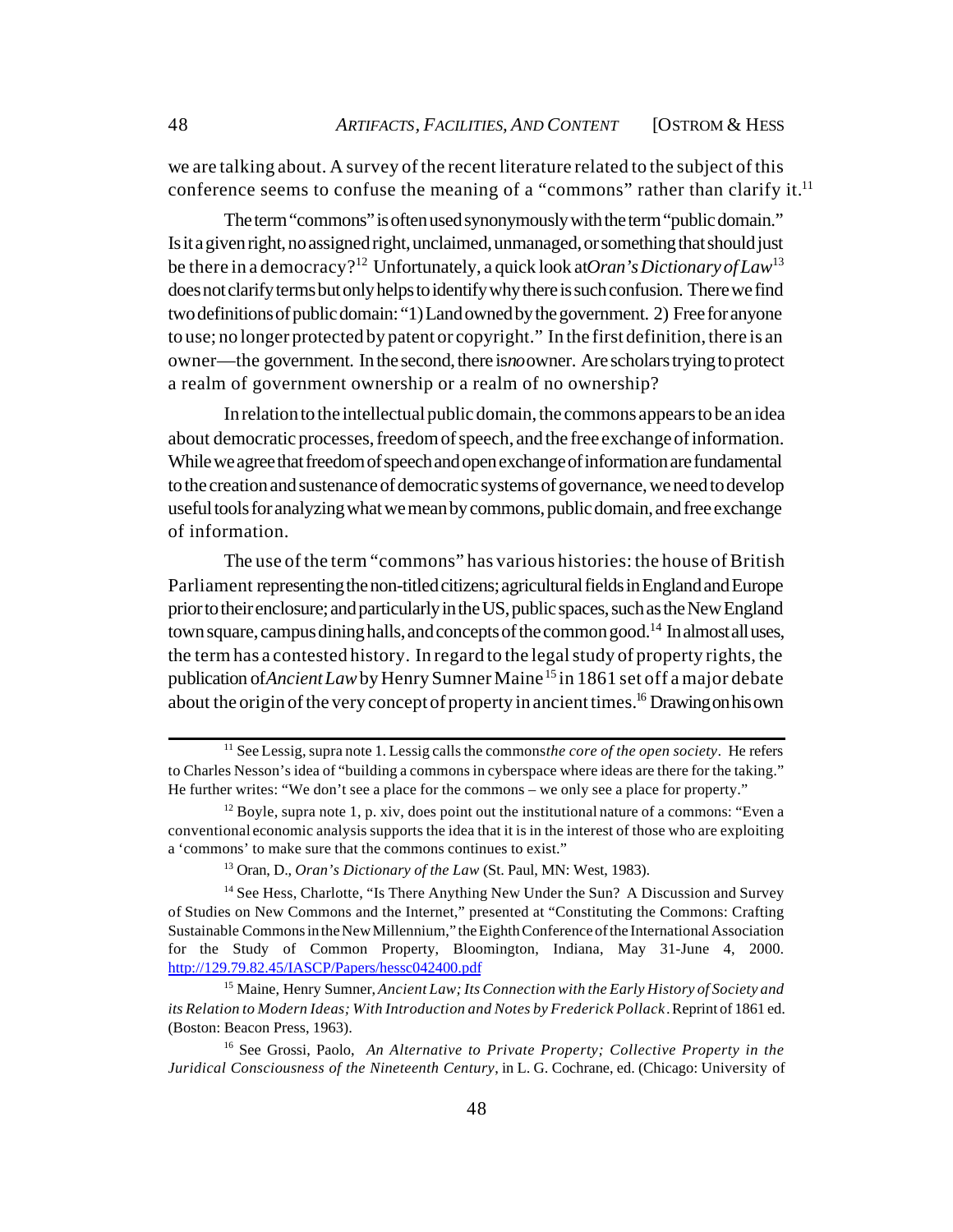extensive research in India and that of others in regard to the early European communities, Maine argued that joint-ownership by families and groups of kin (in other words, common property) was more likely the initial property regime in most parts of the world rather than the notion of property owned by a single individual.<sup>17</sup> This great debate was not simply one between historians over which came first—common property or individual private property. The debate framed a perspective on whether landed proprietors have a special role in society that needed protection and the legitimacy of enclosing properties owned communally. The debate is not fully resolved. Ellickson, Rose, and Ackerman's major textbook on property law<sup>18</sup> devote their first chapter to "The Debate over Private" Property" and their second chapter to "The Problem of the Commons."

Social scientists have had their own related debates about the consequences of allowing multiple individuals or firms to jointly use a resource system. The debate was kicked off half a century ago by the pathbreaking work of Scott Gordon in 1954 and Anthony Scott in 1955<sup>19</sup> when they introduced an economic analysis of a natural resource (fisheries) that had, prior to that time, been the domain of biologists. Their two articles are credited with outlining the conventional theory of the commons.<sup>20</sup> They demonstrated that when multiple individuals jointly harvested fish in high demand without a limit on the amount that any fisher could withdraw, the quantity harvested would exceed both the maximum sustainable yield and the maximum economic yield. At that time, the only solution to this problem that they contemplated was ownership of the fishery by a single firm or by the government. In 1968, the biologist, Garrett Hardin, crystallized the thinking of many social scientists and policy makers with his metaphoric analysis of the "tragedy of the commons." Hardin argued that the individuals who jointly use a commons are hopelessly trapped in an immutable tragedy. Given this trap of overuse (or, for Hardin, overpopulation), the "only" solution Hardin envisioned was externally imposed government or private ownership.<sup>21</sup> Unfortunately, for the development of rigorous thinking, Hardin casually used the example of a pasture "open to all" as if all jointly owned pastures would be "open to all."

Chicago Press, 1981).

 $17$  Maine, supra note 15, p. 252.

<sup>18</sup> Ellickson, Robert C., Carol M. Rose, and Bruce A. Ackerman, eds., *Perspectives on Property Law*, 2d. ed. (Gaithersburg, MD: Aspen Publishers, 1995). (Perspectives on Law Series).

<sup>&</sup>lt;sup>19</sup> Gordon, H. Scott, "The Economic Theory of a Common-Property Resource: The Fishery," *Journal of Political Economy* 62 (1954): 124-142; and Scott, Anthony D., "The Fishery: The Objectives of Sole Ownership," *Journal of Political Economy* 65 (1955): 116-124.

<sup>20</sup> See Feeny, David, et al., "The Tragedy of the Commons: Twenty-Two Years Later," *Human Ecology* 18(1) (1990): 1-19, p. 2.

<sup>21</sup> Hardin, Garrett, "The Tragedy of the Commons," *Science* 162 (1968): 1243-1248; Hardin, Garrett, "Extensions of 'The Tragedy of the Commons,'" *Science* 280 (May 1, 1998): 682-683.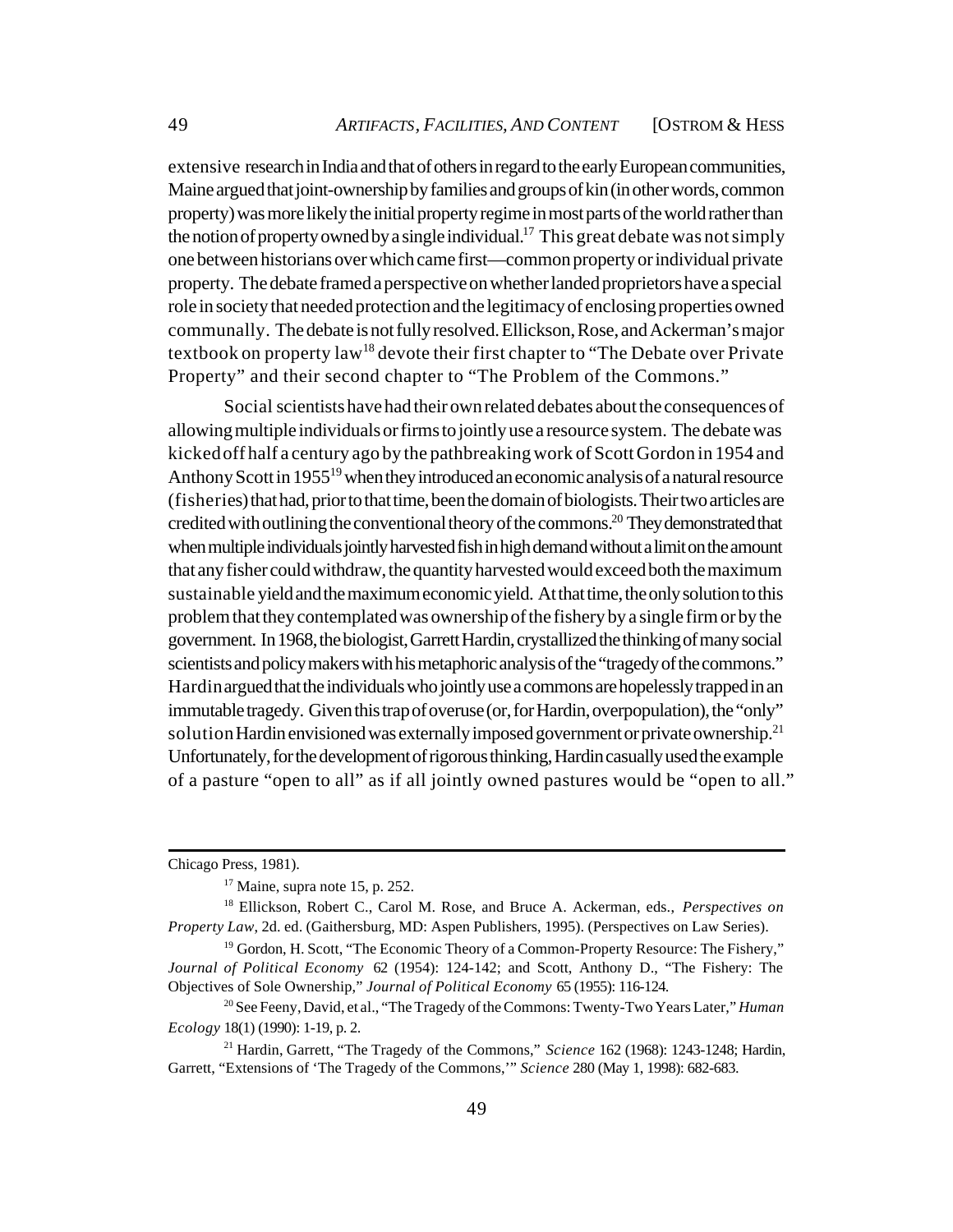Since the work of Gordon, Scott, and Hardin, most theoretical studies by politicaleconomists have analyzed simple common-pool resource systems using relatively similar assumptions. In such systems, it is assumed that the resource generates a highly predictable, finite supply of one type of resource unit (one species, for example) in each relevant time period. Appropriators (those who harvest from a resource system, e.g., fishers, pastoralists, etc.) are assumed to be homogeneous in terms of their assets, skills, discount rates, and cultural views. They are also assumed to be short-term, profitmaximizing actors who possess complete information. In this theory, *anyone* can enter the resource and appropriate resource units. Appropriators gain property rights only to what they harvest. The harvested resource units are then privately owned and can be sold in an open competitive market. The open-access condition is a given. The appropriators make no effort to change it. Appropriators act independently and do not communicate or coordinate their activities in any way.<sup>22</sup>

Many current textbooks in resource economics and law and economics still present this conventional theory of a simple common-pool resource as the only theory needed for understanding common-pool resources more generally (but, for a different approach, see Baland and Platteau).<sup>23</sup> With the growing use of game theory, appropriation from common-pool resources is frequently represented as a one-shot or finitely repeated, Prisoner's Dilemma game.<sup>24</sup> These models formalize the problem differently, but do not change any of the basic theoretical assumptions about the finite and predictable supply of resource units, complete information, homogeneity of users, their maximization of expected profits, and their lack of interaction with one another or capacity to change their institutions.

A sufficient number of empirical examples have existed where the absence of property rights and the independence of actors captures the essence of the problem facing appropriators that the broad empirical applicability of the theory was not challenged until

<sup>&</sup>lt;sup>22</sup> "In this setting, as the incisive analysis of Gordon and Scott demonstrates, each fisherman will take into account only his own marginal costs and revenues and ignores the fact that increases in his catch affect the returns to fishing effort for other fishermen as well as the health of future fish stocks. . . . [E]conomic rent is dissipated; economic overfishing, which may also lead to ecological overfishing, is the result." Feeny, David, Susan Hanna, and Arthur F. McEvoy, "Questioning the Assumptions of the 'Tragedy of the Commons' Model of Fisheries," *Land Economics* 72(2) (1996): 187-205, p. 189.

<sup>23</sup> Baland, Jean-Marie, and Jean-Philippe Platteau, *Halting Degradation of Natural Resources: Is There A Role for Rural Communities?* (New York: Oxford University Press and FAO, 1996).

<sup>24</sup> Dawes, Robyn M., "The Commons Dilemma Game: An N-Person Mixed-Motive Game With a Dominating Strategy for Defection," *ORI Research Bulletin* 13(2) (1973) Oregon Research Institute; and Dasgupta, Partha, and Geoffrey M. Heal, *Economic Theory and Exhaustible Resources* (Garden City, NJ: J. Nisbet, 1979).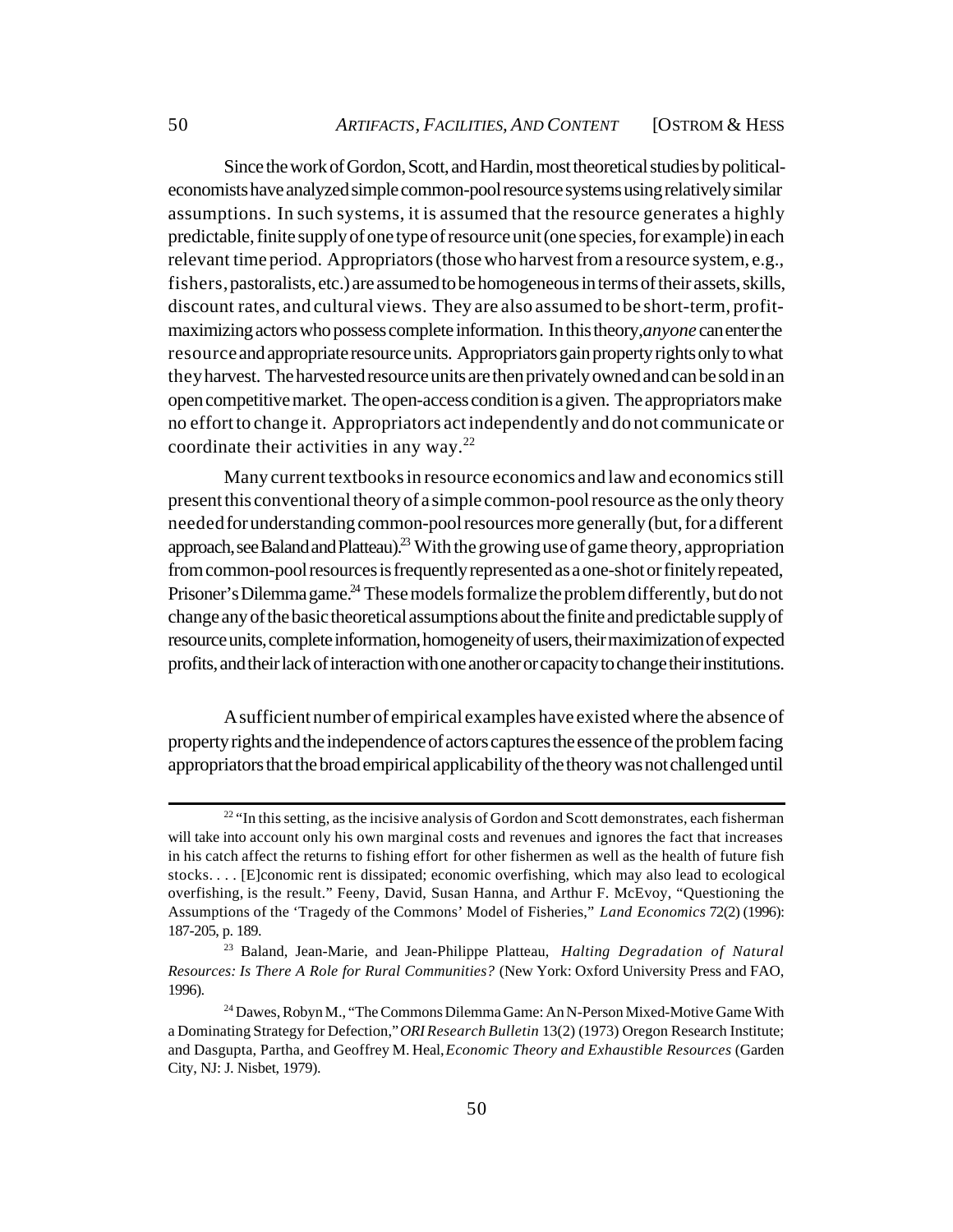the mid-1980s. The massive deforestation in tropical countries and the collapse of the California sardine fishery and other ocean fisheries confirmed the worst predictions to be derived from this theory for many scholars.

Since appropriators are viewed as being trapped in these dilemmas, repeated recommendations were made that external authorities must impose a different set of political regimes and property rights on such settings. Some recommended private property as the most efficient form of ownership.<sup>25</sup> Others recommended government ownership and control.<sup>26</sup> Implicitly, theorists assumed that regulators will act in the public interest and understand how ecological systems work and how to change institutions so as to induce socially optimal behavior. $27$ 

The possibility that the appropriators themselves would find ways to organize themselves has not been seriously considered in much of the political-economy literature until recently. Organizing so as to create rules that specify rights and duties of participants creates a public good for those involved. Anyone who is included in the community of users benefits from this public good, whether they contribute or not. Thus, getting "out of the trap" is itself a second-level dilemma. Further, investing in monitoring and sanctioning activities so as to increase the likelihood that participants follow the agreements they have made, also generates a public good. Thus, these investments represent a third-level dilemma. Since much of the initial problem exists because the individuals are stuck in a setting where they generate negative externalities on one another, it is not consistent with the conventional theory that they solve a second- and third-level dilemma in order to address the first-level dilemma under analysis.

The work of the National Academy of Sciences' Panel on Common Property<sup>28</sup> challenged the application of this conventional theory to all common-pool resources regardless of the capacity of appropriators to communicate, coordinate their activities, and to create institutions to allocate property rights and make policies related to a jointly owned resource. The growing evidence from many field studies of common-pool resources

<sup>25</sup>See Demsetz, Harold, "Toward a Theory of Property Rights," *American Economic Review* 62 (1967): 347-359; Posner, Richard A., *Economic Analysis of Law*, 2<sup>d</sup> ed. (Boston, MA: Little, Brown, 1977); and Simmons, Randy T., Fred L. Smith, and Paul Georgia, "The Tragedy of the Commons Revisited: Politics vs. Private Property," Center for Private Conservation, Competitive Enterprise Institute, Washington, DC, 1996.

<sup>26</sup>Ophuls, William, "Leviathan or Oblivion," in *Toward a Steady State Economy*, ed. H. E. Daly (San Francisco: Freeman, 1973).

 $27$  Feeny, Hanna, and McEvoy, supra note 22, p. 195.

<sup>28</sup> National Research Council, ed., *Proceedings of the Conference on Common Property Resource Management, April 21-26, 1985* (Washington, DC: National Academy Press, 1986).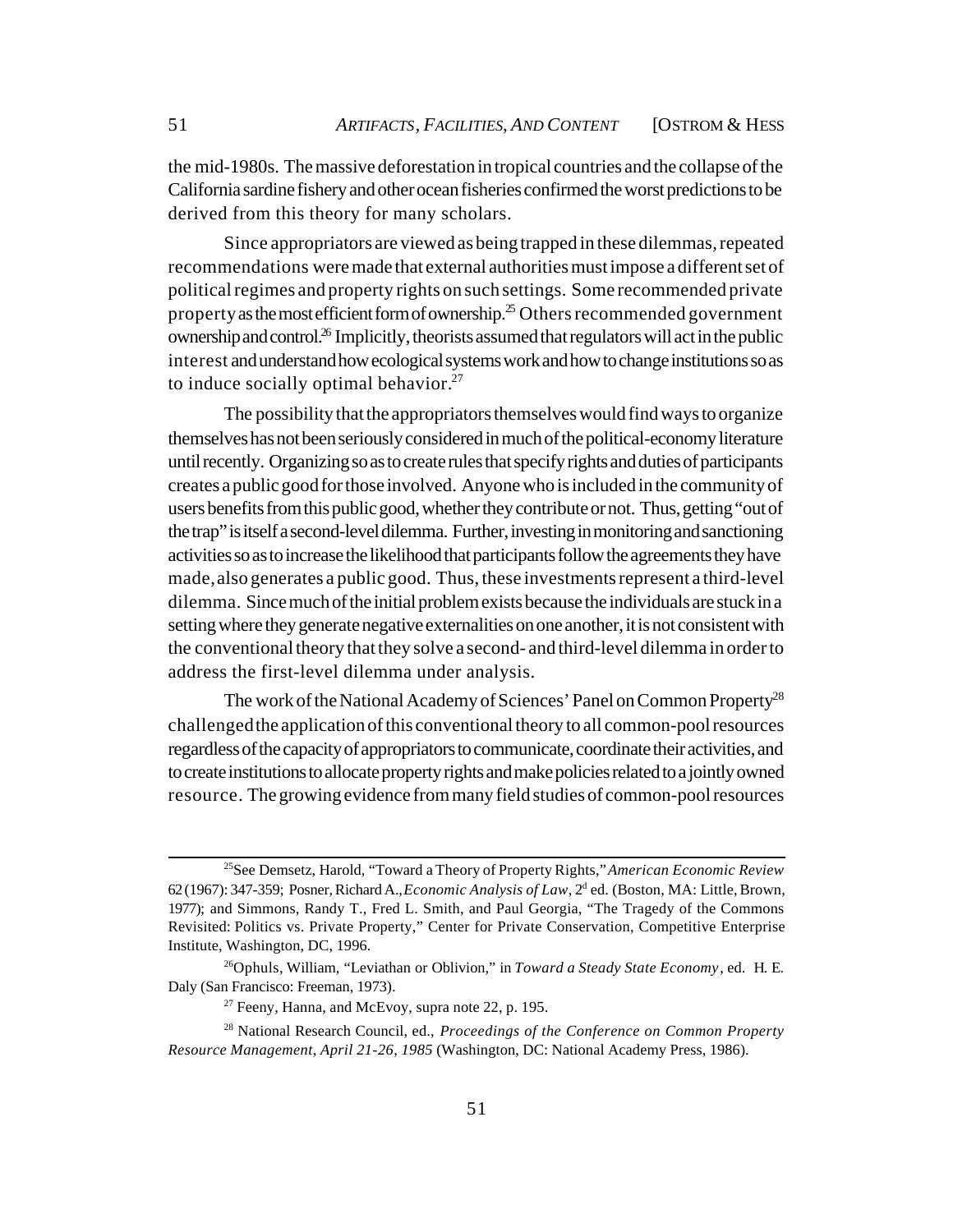conducted by anthropologists<sup>29</sup> and historians<sup>30</sup> called for a serious re-thinking of the theoretical foundations for the analysis of common-pool resources.<sup>31</sup> The cumulative impact of the extensive empirical studies does not challenge the empirical validity of the conventional theory *where it is relevant* but rather its presumed, universal, generalizability.

# **III. CLARIFYING KEY CONCEPTS**

In order to develop a broader and empirically verifiable theory that encompassed the dominant "tragedy of the commons" theory as a special case, scholars learned that they had to make some key distinctions among things that had previously and casually been treated as being the same thing. Since we feel that a similar effort is needed in regard to the intellectual public domain, we will discuss these distinctions in some depth. There were four basic confusions that needed to be untangled. The source of confusion relates to the differences among 1) the nature of the good (common-pool *resources*) and a property regime (common-property *regimes*), 2) resource systems and the flow of resource units, 3) common property and open-access regimes, and 4) the set of property rights involved

<sup>29</sup> See Netting, Robert McC., *Balancing on an Alp: Ecological Change and Continuity in a Swiss Mountain Community* (New York: Cambridge University Press, 1981); Netting, Robert McC., "Territory, Property, and Tenure," in *Behavioral and Social Science Research: A National Resource*, ed. R. McC. Adams, N. J. Smelser, and D. J. Treiman (Washington, D.C.: National Academy Press, 1982), 446-501; McCay, Bonnie J., and James M. Acheson, *The Question of the Commons: The Culture and Ecology of Communal Resources (*Tucson: University of Arizona Press, 1987).

<sup>30</sup> Glick, Thomas F., *Irrigation and Society in Medieval Valencia* (Cambridge, MA: Harvard University Press, 1970); Maass, Arthur, and Raymond L. Anderson, . *. . . and the Desert Shall Rejoice: Conflict, Growth, and Justice in Arid Environments* (Malabar, FL: R. E. Krieger, 1986).

<sup>&</sup>lt;sup>31</sup> See Berkes, Fikret, "Local Level Management and the Commons Problem: A Comparative Study of Turkish Coastal Fisheries," *Marine Policy* 10 (July 1986): 215-29; Berkes, Fikret, ed., *Common Property Resources; Ecology and Community-Based Sustainable Development* (London: Belhaven Press, 1989); Berkes, Fikret, David Feeny, Bonnie J. McCay, and James M. Acheson, "The Benefits of the Commons," *Nature* 340 (July 1989): 91-93; Bromley, Daniel W., David Feeny, Margaret McKean, Pauline Peters, Jere Gilles, Ronald Oakerson, C. Ford Runge, and James Thomson, eds., *Making the Commons Work: Theory, Practice, and Policy* (Oakland, CA: ICS Press, 1992); Ostrom, Elinor, *Governing the Commons* (New York: Cambridge University Press, 1990); Pinkerton, Evelyn, "Local Fisheries Co-Management: A Review of International Experiences and Their Implications for Salmon Management in British Columbia," *Canadian Journal of Fisheries and Aquatic Sciences* 51 (1994): 2363-78; Hess, Charlotte, *A Comprehensive Bibliography of Common Pool Resources.* (CD-ROM) (Bloomington: Indiana University, Workshop in Political Theory and Policy Analysis, 1999); Cordell, John C., ed., *A Sea of Small Boats* (Cambridge, MA: Cultural Survival, Inc., 1989); Wade, Robert, *Village Republics: Economic Conditions for Collective Action in South India* (Oakland, CA: ICS Press, 1994); Ruddle, Kenneth, and Robert E. Johannes, eds., *The Traditional Knowledge and Management of Coastal Systems in Asia and the Pacific* (Jakarta: Unesco, 1985); Sengupta, Nirmal, *Managing Common Property: Irrigation in India and the Philippines* (New Delhi: Sage, 1991).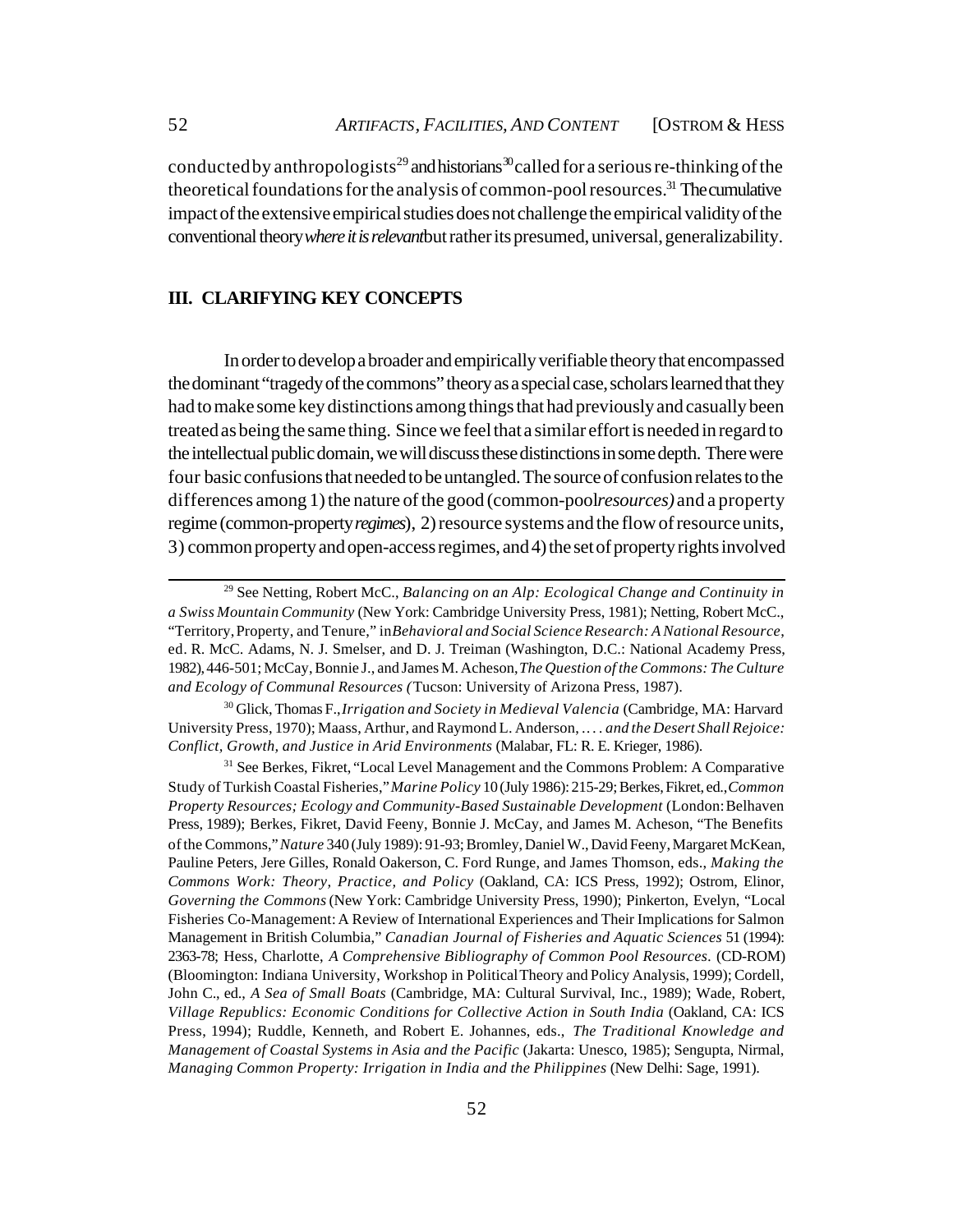in "ownership." All four sources of confusion reduce clarity in assigning meaning to terms and retard theoretical and empirical progress.

# **The Confusion between the Nature of a Good and a Property Regime**

The problems resulting from confusing concepts were particularly difficult to overcome given that the term "common-*property* resource" was frequently used to describe a type of economic good that is better referred to as a "common-*pool* resource." For many scholars, the concept of a property regime and the nature of a good were thus conflated.

One of the key problems in developing a good analytical approach to the effect of diverse institutional arrangements on the incentives, activities, and outcomes of the individuals involved is getting a clear conception of the structure of events involved. The political-economy literature usually calls "the structure of the bio-physical events" as "the nature of the goods." For some time, economists struggled with classifying goods as either private or public. By labeling all goods as fitting this dichotomy, scholars talked about those things that the market could solve most efficiently and those things that would require government provision and production.

In the 1970s, a major breakthrough came with clear identification that there were not just two types of goods. Two attributes have been identified in the political-economy literature that help identify four broad classes of goods. The first attribute is whether the benefits consumed by one individual subtract from the benefits available to others.<sup>32</sup> Common-pool resource systems generate relatively subtractable benefit flows. This attribute is shared with private goods, as shown in Figure 1. The second attribute is that it is very costly to exclude individuals from using the flow of benefits either through physical barriers or legal instruments. Both attributes vary across a range.

<sup>32</sup> Ostrom, Vincent, and Elinor Ostrom, "Public Goods and Public Choices," in *Alternatives for Delivering Public Services: Toward Improved Performance*, ed. E. S. Savas (Boulder, CO: Westview Press, 1977), 7-49; Ostrom, Elinor, Roy Gardner, and James Walker, *Rules, Games, and Common-Pool Resources* (Ann Arbor: University of Michigan Press, 1994).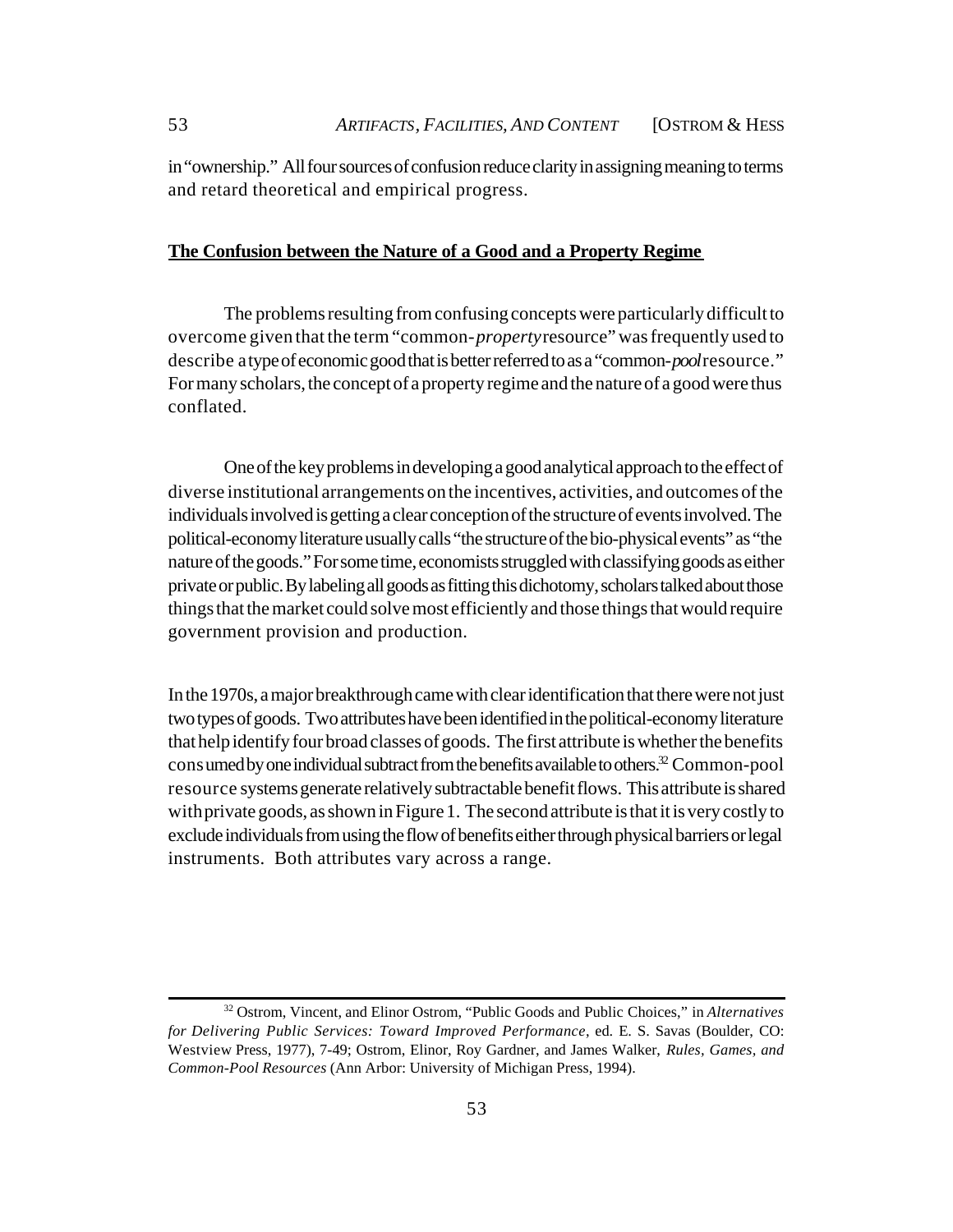# Figure 1. **Types of Goods**

|                                                                      |           | <b>SUBTRACTABILITY</b>                                  |                                                          |
|----------------------------------------------------------------------|-----------|---------------------------------------------------------|----------------------------------------------------------|
|                                                                      |           | low                                                     | high                                                     |
| $\bf{E}$<br>$\mathbf X$<br>$\mathbf C$<br>L<br>U<br>S<br>T<br>റ<br>N | difficult | public goods<br>sunset<br>common knowledge              | common-pool resources<br>irrigation systems<br>libraries |
|                                                                      | easy      | toll or club goods<br>day-care centers<br>country clubs | private goods<br>doughnuts<br>personal computers         |

Recognizing a class of goods that shares these two attributes enables scholars to identify the core theoretical problems facing individuals whenever more than one individual or group utilizes such resources for an extended period of time. Using "property" in the term used to refer to a type of good, reinforces the impression that goods sharing these attributes tend everywhere to share the same property regime. As discussed below, this is certainly not the case.

Common-pool resources share with what economists call "public goods," the difficulty of developing physical or institutional means of excluding beneficiaries. Unless means are devised to keep nonauthorized users from benefitting, the strong temptation to free ride on the efforts of others will lead to a suboptimal investment in improving the resource, monitoring use, and sanctioning rule-breaking behavior. Second, the products or resource units from common-pool resources share with what economists call "private goods," the attribute that one person's consumption subtracts from the quantity available to others. Thus, common-pool resources are subject to problems of congestion, overuse, pollution, and potential destruction unless harvesting or use limits are devised and enforced. In addition to sharing these two attributes, particular common-pool resources differ on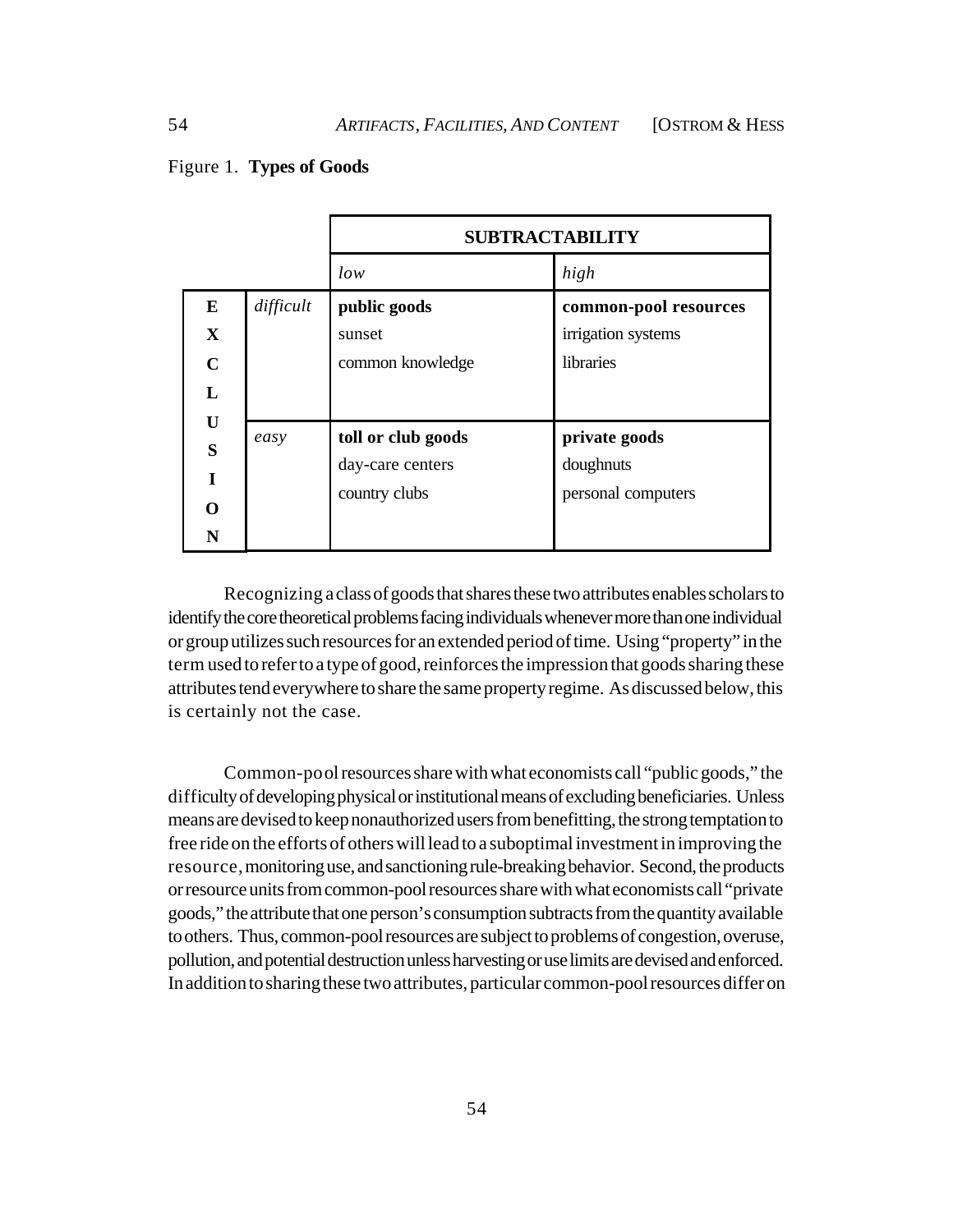many other attributes that affect their economic usefulness including their extent, shape, productivity and the value, timing, and regularity of the resource units produced.<sup>33</sup>

Common-pool resources may be owned by national, regional, or local governments; by communal groups; by private individuals or corporations; or used as open-access resources by whomever can gain access. Each of the broad types of property regimes has different sets of advantages and disadvantages, but at times may rely upon similar bundles of operational rules.<sup>34</sup> Examples exist of both successful and unsuccessful efforts to govern and manage common-pool resources by governments, communal groups, cooperatives, voluntary associations, and private individuals or firms.<sup>35</sup> Thus, no automatic association exists between common-pool resources with commonproperty regimes—*or, with any other particular type of property regime.* 

## **The Confusion between a Resource System and the Flow of Resource Units**

The second confusion is related to the relationships between resource systems and a flow of resource units or benefits from these systems.<sup>36</sup> In regard to common-pool resources, the resource system (or alternatively, the stock or the facility) is what generates a flow of resource units or benefits over time.<sup>37</sup> Examples of typical common-pool resource systems include lakes, rivers, irrigation systems, groundwater basins, forests, fishery stocks, and grazing areas. Common-pool resources may also be facilities that are constructed for joint use, such as mainframe computers and the Internet. The resource units from a common-pool resource include water, timber, medicinal plants, fish, fodder, central processing units. The resource units for a complex facility like the Internet may be the data packets or the computer files (information artifacts) depending upon whether one

<sup>&</sup>lt;sup>33</sup> See Schlager, Edella, William Blomquist, and Shui Yan Tang, "Mobile Flows, Storage, and Self-Organized Institutions for Governing Common-Pool Resources," *Land Economics* 70(3) (1994): 294-317.

<sup>&</sup>lt;sup>34</sup> Feeny et al., supra note 20.

<sup>35</sup> Bromley et al., supra note 31; Singh, Katar, *Managing Common Pool Resources: Principles and Case Studies* (Oxford: Oxford University Press, 1994); Singh, Katar, and Vishwa Ballabh, *Cooperative Management of Natural Resources* (New Delhi: Sage, 1996).

<sup>&</sup>lt;sup>36</sup> Blomquist, William, and Elinor Ostrom, "Institutional Capacity and the Resolution of a Commons Dilemma," *Policy Studies Review* 5(2) (1985): 383-393.

<sup>37</sup> Lueck, Dean, "Property Rights and the Economic Logic of Wildlife Institutions," *Natural Resources Journal* 35(3) (1995): 625-670.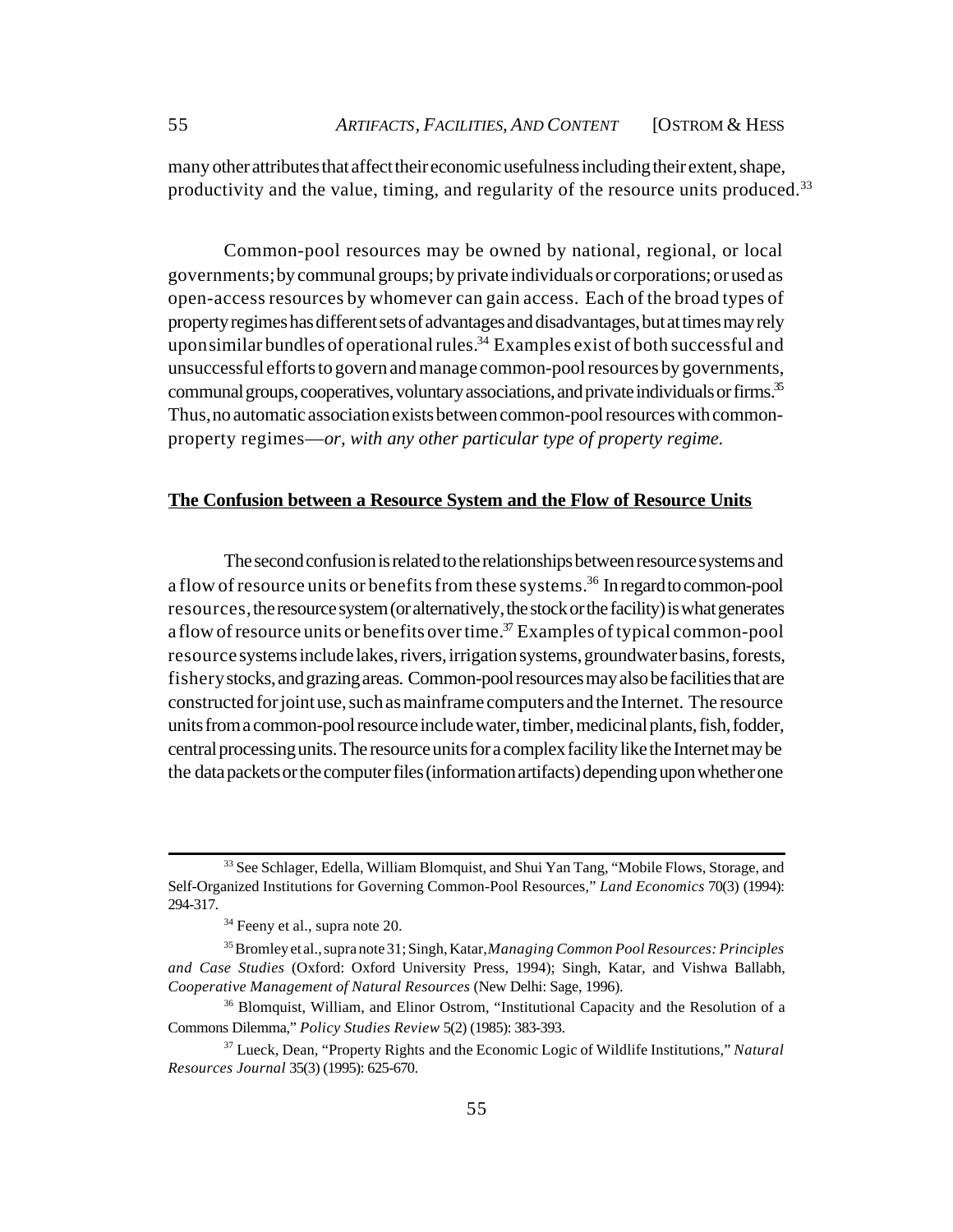is studying it as an infrastructure resource or as an information resource.<sup>38</sup> Devising property regimes that effectively allow sustainable use of a common-pool resource requires one set of rules that limit access to the resource system and other rules that limit the amount, timing, and technology used to withdraw diverse resource units from the resource system. It is frequently the case that the resource system is jointly owned, while the resource units withdrawn from the system are individually owned by appropriators.

# **The Confusion between Common-Property and Open-Access Regimes**

In a now classic article, Ciriacy-Wantrup and Bishop<sup>39</sup> clearly articulated the difference between property regimes that are *open access,* where no one has the legal right to exclude anyone from using a resource, from *common property,* where the members of a clearly defined group have a legal right to exclude nonmembers of that group from using a resource.<sup>40</sup> Open-access regimes (*res nullius*)—including the classic cases of the open seas and the atmosphere—have long been considered in legal doctrine as involving no limits on who is authorized to use these resources. Thus, the work of Gordon, Scott, and Hardin focused on resources that were paired with open-access regimes. If anyone can use a resource—the definition of an open-access resource—then, no one has an incentive to conserve its use or to invest in improvements.

Some open-access regimes lack effective rules defining property rights by default.<sup>41</sup> Either the resources affected by these open-access regimes are not contained within a nation-state or no entity has successfully laid claim to legitimate ownership. Other open-access regimes are the consequence of conscious public policies to guarantee the access of all citizens to the use of a resource within a political jurisdiction.<sup>42</sup> The concept of *jus publicum* applies to their formal status, but effectively these resources are open

<sup>&</sup>lt;sup>38</sup> See Bernbom, Gerald, "Analyzing the Internet as a Common Pool Resource: The Problem of Network Congestion," presented at "Constituting the Commons: Crafting Sustainable Commons in the New Millennium," the Eighth Conference of the International Association for the Study of Common Property, Bloomington, Indiana, May 31-June 4, 2000. <http://dlc.dlib.indiana.edu/documents/dir0/00/00/02/18/index.html>

 $39$  Ciriacy-Wantrup, Siegfried V., and Richard C. Bishop, "'Common Property' as a Concept in Natural Resource Policy," *Natural Resources Journal* 15 (1975): 713-727.

<sup>40</sup> See also Bromley, Daniel W., *Environment and Economy: Property Rights and Public Policy* (Cambridge, MA: Basil Blackwell, 1991); Bromley, Daniel W., "The Commons, Common Property, and Environmental Policy," *Environmental and Resource Economics* 2 (1992): 1-17; Bromley, Daniel W., "The Commons, Property, and Common-Property Regimes," in *Making the Commons Work: Theory, Practice, and Policy*, ed. Daniel W. Bromley, et al. (Oakland, CA, ICS Press, 1992), 3-15.

<sup>41</sup> Dales, John H., *Pollution, Property, and Prices: An Essay in Policy-making and Economics* (Toronto: University of Toronto Press, 1968).

 $42$  As in the case of noncopyrightable or expired formerly copyrighted information–i.e., "the public domain." See Litman 1990, supra note 10.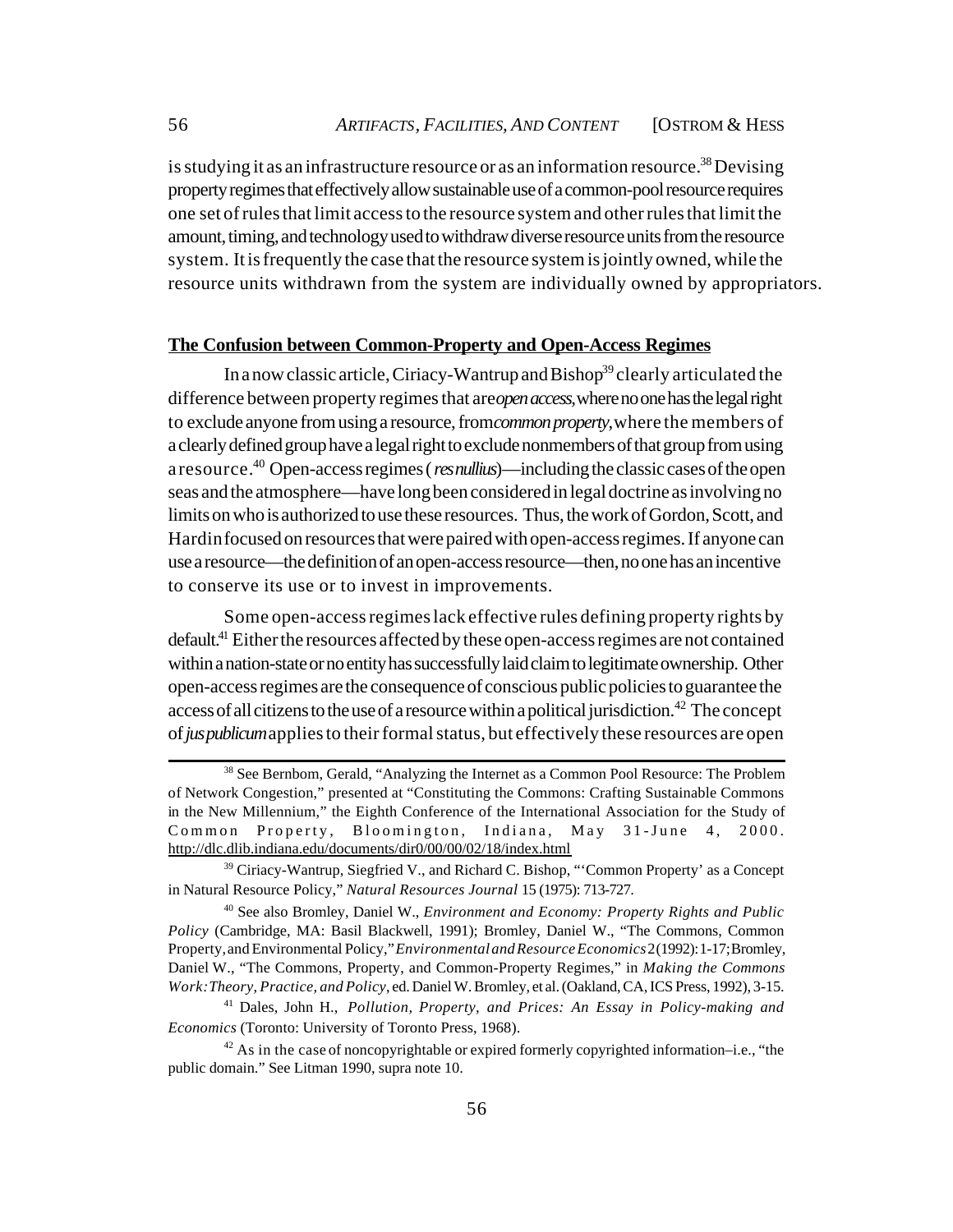access.<sup>43</sup> Still other open-access regimes result from the ineffective exclusion of nonowners by the entity assigned formal rights of ownership. In many developing countries, the earlier confusion between open-access and common-property regimes paradoxically led to an increase in the number and extent of local resources that are*de facto* open access. Common-property regimes controlling access and harvesting from local streams, forests, grazing areas, and inshore fisheries had evolved over long periods of time in all parts of the world, but were rarely given formal status in the legal codes of newly independent countries.

Many common-property regimes do efficiently regulate the joint use and management of a resource. There is, however, nothing inherently efficient or inefficient about such regimes. A modern, private corporation is, after all, a common-property regime that has widespread use throughout the global economy—with both efficient and inefficient consequences. Common-property regimes are essentially share contracts.<sup>44</sup> As

 $43$  The state governments of Oregon and Washington, for example, intervened in the early twentieth century to prevent local salmon fishermen from devising rules that would have limited entry and established harvesting limits (Higgs, Robert, "Legally Induced Technical Regress in the Washington Salmon Fishery," *Research in Economic History* 7 (1982): 55-86; Higgs, Robert, "Legally Induced Technical Regress in the Washington Salmon Fishery," in *Empirical Studies in Institutional Change,* ed. Lee J. Alston, Thráinn Eggertsson, and Douglass C. North (New York: Cambridge University Press, 1996), 247-79). Fishing unions along the U.S. coastal areas tried to organize inshore fisheries so as to limit entry and establish harvesting limits during the 1950s. Even though their efforts could not have had a serious impact on prices due to the presence of an active international market for fish, the fishing unions were prosecuted by the U.S. Department of Justice and found in violation of the Sherman Antitrust Act (Johnson, Ronald N., and Gary D. Libecap, "Contracting Problems and Regulation: The Case of the Fishery," *American Economic Review* 72 (1982): 1005-22). Thus, U.S. inshore fisheries have effectively been open-access resources during much of the twentieth century as a result of governmental action to prevent local fishing groups from establishing forms of commonproperty regimes within those political jurisdictions. In more recent times, however, both the national and state governments have reversed their prior stands and have actively sought ways of creating forms of co-management in inshore fisheries (see Pinkerton, Evelyn, "Conclusions: Where Do We Go From Here? The Future of Traditional Ecological Knowledge and Resource Management in Canadian Native Communities," in *Traditional Ecological Knowledge and Environmental Assessment*, ed. P. Boothroyd and B. Sadler (Ottowa: Canadian Environmental Assessment Research Council, 1992); Pinkerton, supra note 31; Wilson, James A., "When are Common Property Institutions Efficient?," working paper, Department of Agriculture and Resource Economics, University of Maine, Orono, 1995)).

<sup>44</sup> Lueck, Dean, "Common Property as an Egalitarian Share Contract," *Journal of Economic Behavior and Organization* 25 (1994): 93-108; Eggertsson, Thráinn, *Economic Behavior and Institutions* (Cambridge University Press, 1990); Eggertsson, Thráinn, "Analyzing Institutional Successes and Failures: A Millennium of Common Mountain Pastures in Iceland," *International Review of Law and Economics* 12 (1992): 423-37; Eggertsson, Thráinn, "The Economic Rationale for Communal Resources," in *Common Property Regimes: Law and Management of Non-Private Resources; Proceedings of the Conference, vol. I*, ed. Erling Berge (Ås, Norway: The Agricultural University of Norway, 1993); Eggertsson, Thráinn, "The Economics of Institutions: Avoiding the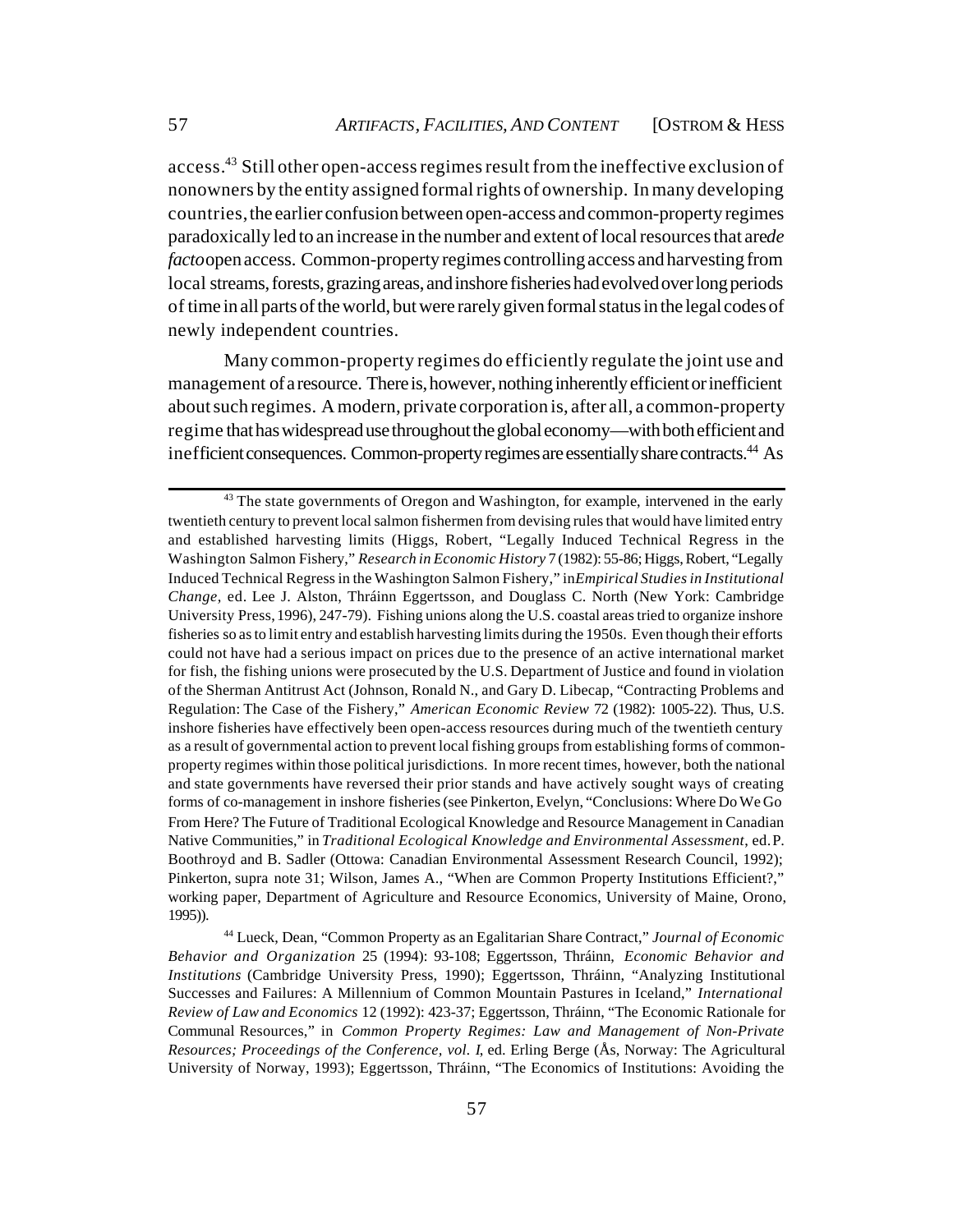such, they face the potential of opportunistic behavior and moral hazard problems. Common-property regimes, however, are much more likely to have beneficial consequences for a resource system and its users than an open-access resource.

As concern for the protection of natural resources mounted during the second half of the last century, many developing countries nationalized all land and water resources that had not yet been recorded as private property. The institutional arrangements that local users had devised to limit entry and use lost their legal standing. The national governments that declared ownership of these natural resources, however, lacked monetary resources and personnel to exclude users or to monitor the harvesting activities of users. Thus, resources that had been under a *de facto* common-property regime enforced by local users were converted to ade jure government-property regime, but reverted to a *de facto* open-access regime. When resources that were previously controlled by local participants have been nationalized, state control has usually proved to be less effective and efficient than control by those directly affected, if not disastrous in its consequences.<sup>45</sup>

Open-Field Syndrome and the Perils of Path Dependence," *Acta Sociologica* 36 (1993): 223-37.

<sup>45</sup> Hilton, Rita, "Institutional Incentives for Resource Mobilization: An Analysis of Irrigation Schemes in Nepal," *Journal of Theoretical Politics* 4(3) (1992): 283-308; Curtis, Donald, *Beyond Government: Organizations for Common Benefit* (London: Macmillan, 1991); Panayotou, Theodore, and Peter S. Ashton, *Not by Timber Alone: Economics and Ecology for Sustaining Tropical Forests* (Washington, DC: Island Press, 1992); Ascher, William, *Communities and Sustainable Forestry in Developing Countries* (Oakland, CA: ICS Press, 1995). The harmful effects of nationalizing forests that had earlier been governed by local user-groups have been well documented for Thailand (Feeny, David, "Agricultural Expansion and Forest Depletion in Thailand, 1900-1975," in *World Deforestation in the Twentieth Century*, ed. John F. Richards and Richard P. Tucker (Durham, NC: Duke University Press, 1988), 112-43), Niger (Thomson, James T., "Ecological Deterioration: Local-Level Rule-Making and Enforcement Problems in Niger," in *Desertification: Environmental Degradation in and around Arid Lands*, ed. Michael H. Glantz (Boulder, CO: Westview Press, 1977), 57-79; Thomson, James T., David Feeny, and Ronald J. Oakerson, "Institutional Dynamics: The Evolution and Dissolution of Common-Property Resource Management," in *Making the Commons Work: Theory, Practice, and Policy*, ed. Daniel W. Bromley, et al. (Oakland, CA: ICS Press, 1992), 129-60), Nepal (Arnold, J.E.M., and J. Gabriel Campbell, "Collective Management of Hill Forests in Nepal: The Community Forestry Development Project," in *Proceedings of the Conference on Common Property Resource Management*, ed. National Research Council (Washington, DC: National Academy Press, 1986), 425- 54; Messerschmidt, Donald A., "People and Resources in Nepal: Customary Resource Management Systems of the Upper Kali Gandaki," in *Proceedings of the Conference on Common Property Resource Management,* ed. National Research Council (Washington, DC: National Academy Press, 1986), 455-80), and India (Gadgil, Madhav, and Prema Iyer, "On the Diversification of Common-Property Resource Use by Indian Society," in *Common Property Resources: Ecology and Community-Based Sustainable Development,* ed. Fikret Berkes (London, Belhaven Press, 1989), 240- 72; Jodha, Narpat S., "Depletion of Common Property Resources in India: Micro-level Evidence," in *Rural Development and Population: Institutions and Policy*, ed. G. McNicoll and M. Cain (Oxford: Oxford University Press, 1990), 261-83; Jodha, Narpat S., "Property Rights and Development," in *Rights to Nature*, ed. Susan S. Hanna, Carl Folke, and Karl-Göran Mäler (Washington, DC: Island Press, 1996), 205-22). Similar results have occurred in regard to inshore fisheries taken over by state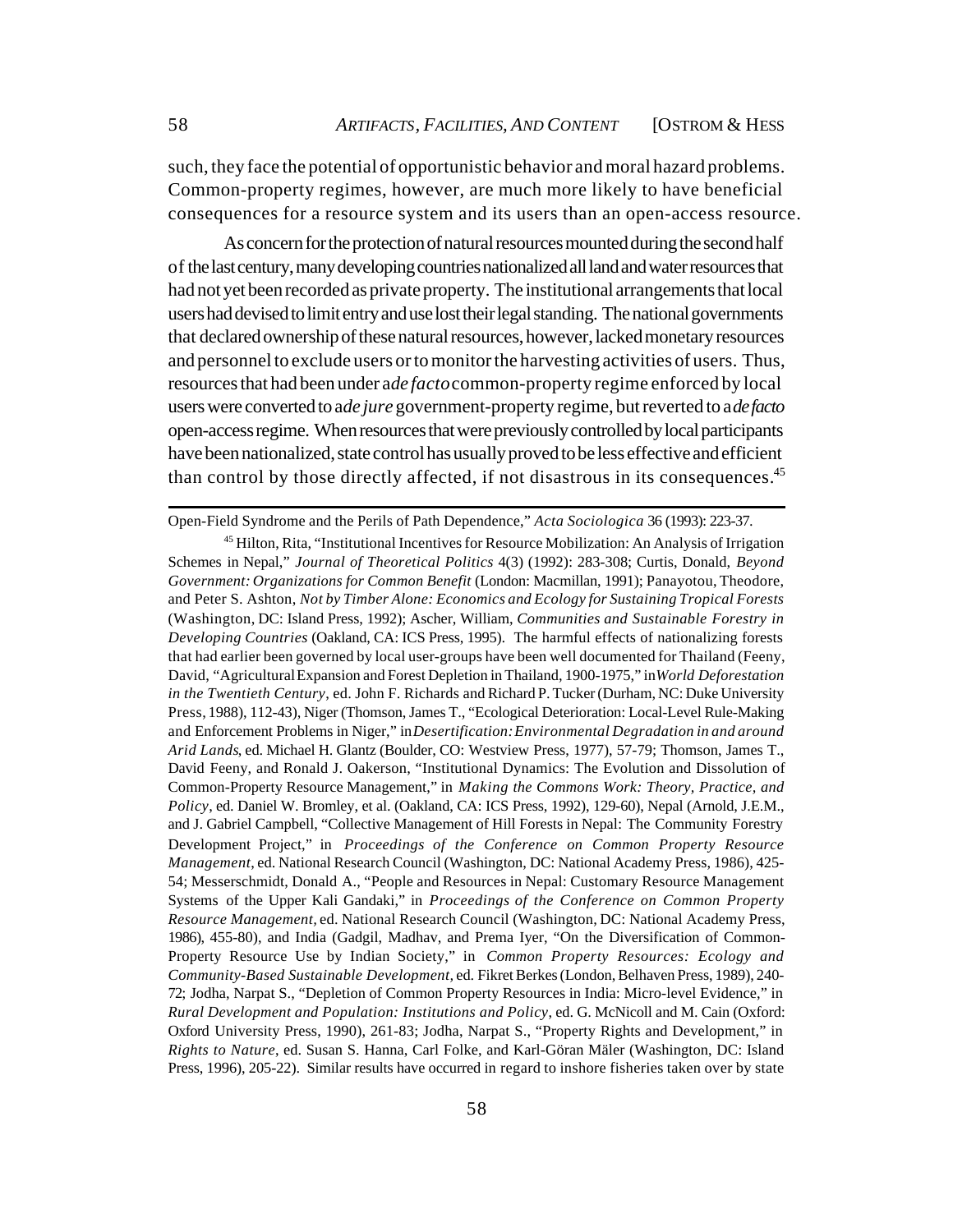#### **The Confusion Over What Property Rights Are Involved in "Ownership"**

A property right is an enforceable authority to undertake particular actions in a specific domain.<sup>46</sup> Property rights define actions that individuals can take in relation to other individuals regarding some "thing." If one individual has a right, someone else has a commensurate duty to observe that right. Schlager and Ostrom identify five major types of property rights that are most relevant for the use of common-pool resources, including access, extraction, $47$  management, exclusion, and alienation. These are defined as:

Access: The right to enter a defined physical area and enjoy nonsubtractive benefits (e.g., hike, canoe, sit in the sun). Extraction: The right to obtain resource units or products of a resource system (e.g., catch fish, divert water). Management: The right to regulate internal use patterns and transform the resource by making improvements. Exclusion: The right to determine who will have access rights and withdrawal rights, and how those rights may be transferred.

Alienation: The right to sell or lease management and exclusion rights.

or national agencies from local control by the inshore fishermen themselves (Cordell, John C., and Margaret A. McKean, "Sea Tenure in Bahia, Brazil," in *Making the Commons Work: Theory, Practice, and Policy,* ed. Daniel W. Bromley, et al. (Oakland, CA: ICS Press, 1992), 183-205; Cruz, Wilfrido D., "Overfishing and Conflict in a Traditional Fishery: San Miguel Bay, Philippines," in *Proceedings of the Conference on Common Property Resource Management*, ed. National Research Council (Washington, DC: National Academy Press, 1986), 115-35; Dasgupta, Partha, *The Control of Resources* (Cambridge, MA: Harvard University Press, 1982); Higgs, 1996, supra note 43; Panayotou, Theodore, "Management Concepts for Small-Scale Fisheries: Economic and Social Aspects," FAO Fisheries Technical Paper no. 228, Food and Agriculture Organization of the United Nations, Rome, Italy, 1982; Pinkerton, Evelyn, ed., *Co-Operative Management of Local Fisheries: New Directions for Improved Management and Community Development* (Vancouver, Canada: University of British Columbia, 1989).

<sup>46</sup> Commons, John R., *Legal Foundations of Capitalism* (Madison: University of Wisconsin Press, 1968).

<sup>47</sup> In Schlager and Ostrom, the term used for *extraction* is *withdrawal* (Schlager, Edella, and Elinor Ostrom, "Property Rights Regimes and Natural Resources: A Conceptual Analysis," *Land Economics* 68(3) (1992): 249-62).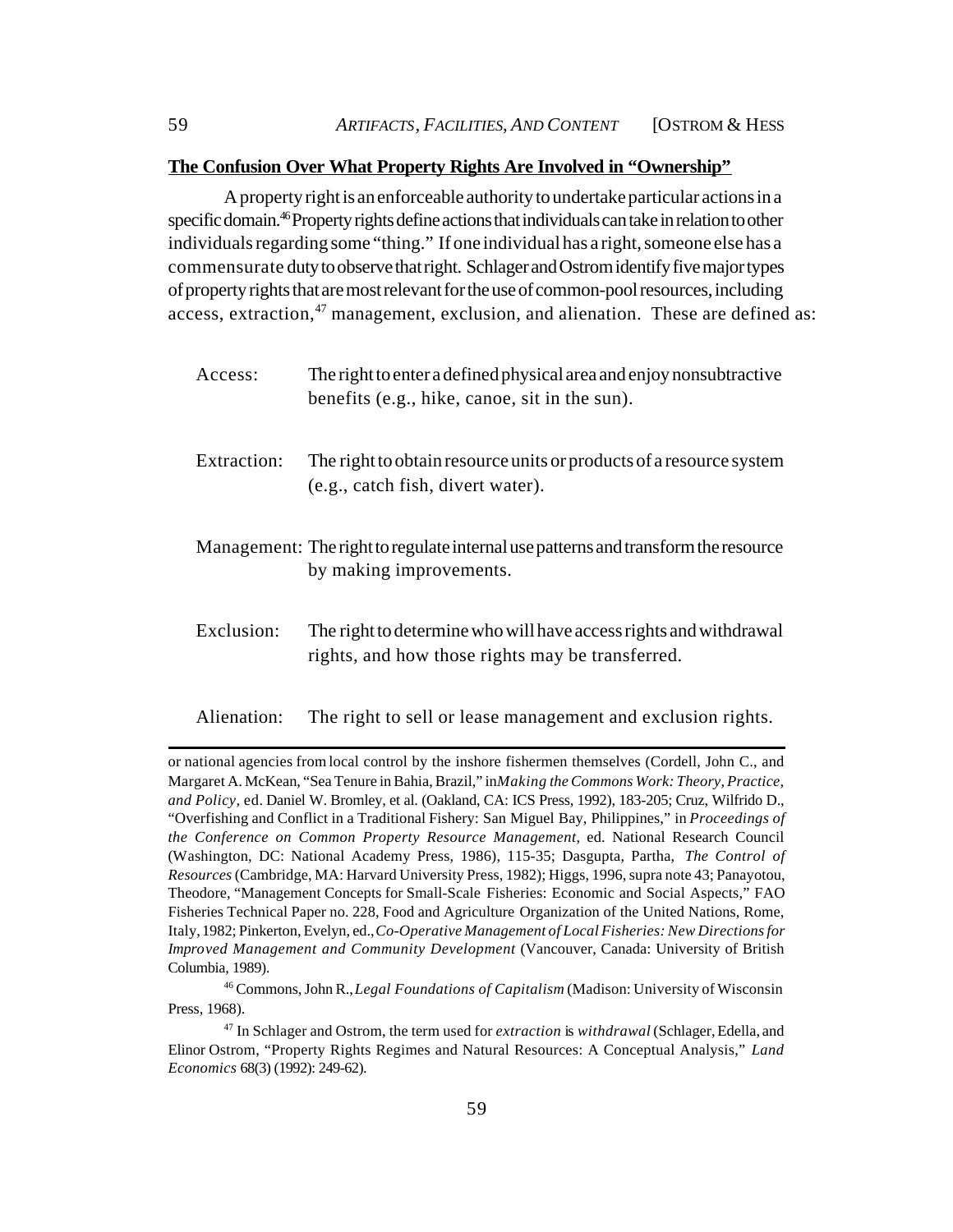In much of the economics literature, as well as the legal literature, private property is defined as holding the right of alienation. Property-rights systems that do not contain the right of alienation are considered by many scholars to be *ill-defined*. Further, they are presumed to lead to inefficiency since property-rights holders cannot trade their interest in an improved resource system for other resources, nor can someone who has a more efficient use of a resource system purchase that system in whole or in part.<sup>48</sup> Consequently, it is assumed that property-rights systems that include the right to alienation will be transferred to their highest valued use. Larson and Bromley<sup>49</sup> challenge this commonly held view and show that much more information must be known about the specific values of a large number of parameters before judgements can be made concerning the efficiency of a particular type of property right.

Scholars studying common-property systems have found that it is more useful to examine which of the five classes of property-rights bundles are exercised in the field and what kind of consequences result. In this view, private individuals, private associations or firms, and governments may hold well-defined property rights that include or do not include all five of the rights defined above. This approach separates the question of whether a particular right is well-defined from the questions of who possesses and which rights are possessed.

"Authorized entrants" include most recreational users of national parks who purchase an operational right to enter and enjoy the natural beauty of the park, but do not have a right to harvest forest products. Those who have both entry and withdrawal useright units are "authorized users." The contents of the bundle of rights of an authorized user may vary substantially in regard to the quantity, timing, location, and use of resource units appropriated from a resource system. The presence or absence of constraints upon the timing, technology used, purpose of use, and quantity of resource units harvested are usually determined by operational rules devised by those holding the collective-choice rights (or authority) of management and exclusion over the resource system.<sup>50</sup> An external

<sup>48</sup> Demsetz, supra note 25.

<sup>49</sup> Larson, Bruce A., and Daniel W. Bromley, "Property Rights, Externalities, and Resource Degradation: Locating the Tragedy," *Journal of Development Economics* 33 (1990): 235-62.

 $50$  The operational rights of entry and use may be finely divided into quite specific "tenure" niches" (Bruce, John W., *Legal Bases for the Management of Land-Based Natural Resources as Common Property*, Forests, Trees and People Programme, Food and Agriculture Organization of the United Nations, Rome, Italy, 1995) that vary by season, by use, by technology, and by space. Tenure niches may overlap when one set of users owns the right to harvest fruits from trees, another set of users owns the right to the timber in these trees, and the trees may be located on land owned by still others (Bruce, John W., Louise Fortmann, and Calvin Nhira, "Tenures in Transition, Tenures in Conflict: Examples from the Zimbabwe Social Forest," *Rural Sociology* 58(4) (1993): 626-42). Operational rules may allow authorized users to transfer access and withdrawal rights either temporarily through a rental agreement, or permanently when these rights are assigned or sold to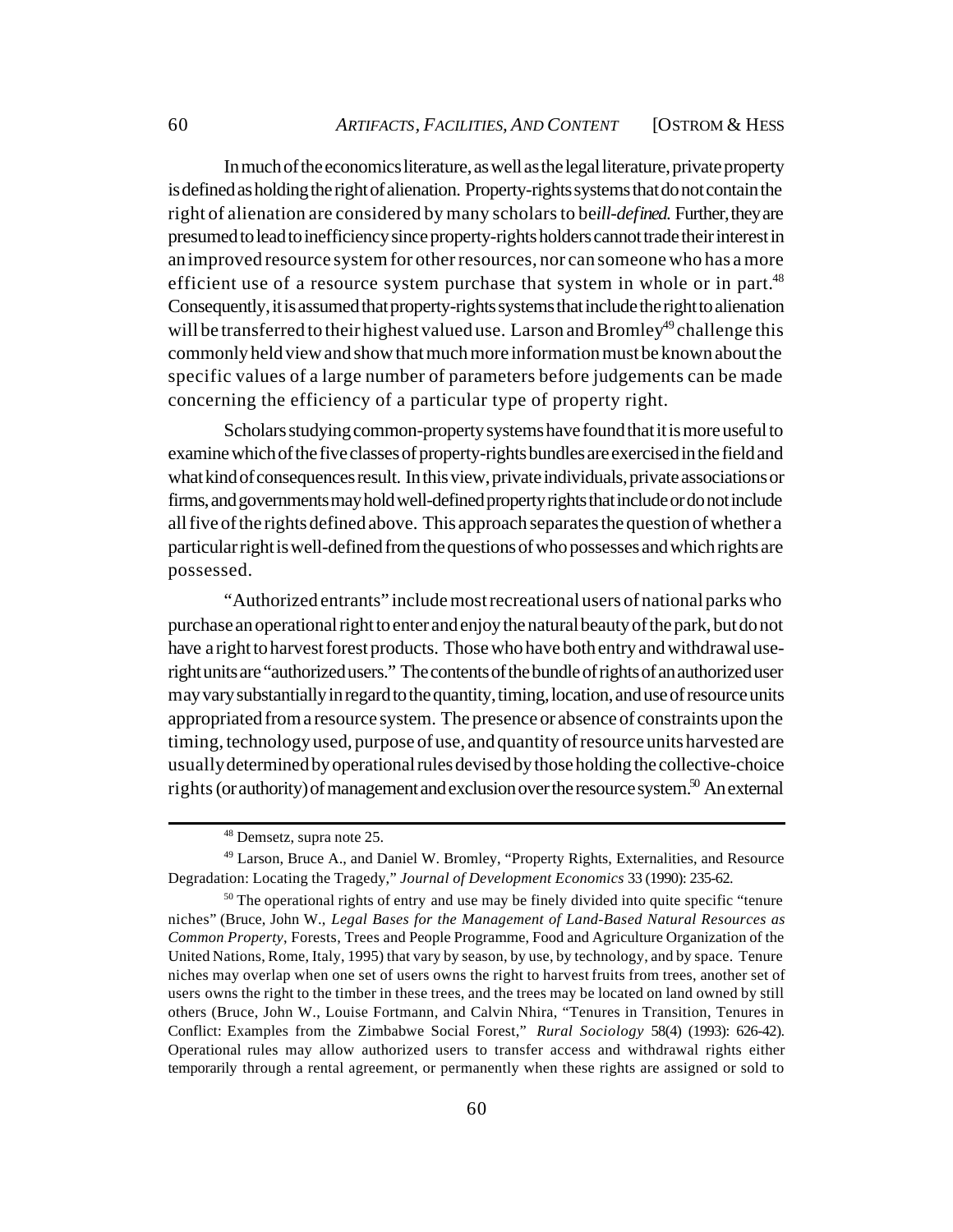authority, however, may mandate that the owner of a resource system must allow some access and/or withdrawal rights to another individual or group than the proprietor or owner of the resource system.

"Claimants" possess the operational rights of access and withdrawal plus a collective-choice right of managing a resource that includes decisions concerning the construction and maintenance of facilities and the authority to devise limits on withdrawal rights. Fishing territories are a frequent form of property for indigenous, inshore fishers.<sup>51</sup> Farmers on large-scale government irrigation systems frequently devise rotation schemes for allocating water on a branch canal. $52$ 

"Proprietors" hold the same rights as claimants with the addition of the right to determine who may access and harvest from a resource. Most of the property systems that are called "common-property" regimes involve participants who are proprietors and have four of the above rights, but do not possess the right to sell their management and exclusion rights even though they most frequently have the right to bequeath it to members of their family and to earn income from the resource. "Full Owners" possess the right of alienation—the right to transfer a good in any way the owner wishes that does not harm the physical attributes or uses of other owners—in addition to the bundle of rights held by a proprietor. An individual, a private corporation, a government, or a communal group may possess full ownership rights to any kind of good including a common-pool resource.<sup>53</sup> The rights of owners, however, are never absolute. Even private owners have responsibilities not to generate particular kinds of harms for others.<sup>54</sup>

others (see Adasiak, Allen, "Alaska's Experience with Limited Entry," *Journal of the Fisheries Research Board of Canada* 36(7) (1979): 770-82, for a description of the rights of authorized users of the Alaskan salmon and herring fisheries).

<sup>51</sup> Durrenberger, E. Paul, and Gisli Palsson, "The Grass Roots and the State: Resource Management in Icelandic Fishing," in *The Question of the Commons: The Culture and Ecology of Communal Resources*, ed. B. J. McCay and J. M. Acheson (Tucson, AZ: University of Arizona Press, 1987). Another example is the net fishers of Jambudwip, India, who annually regulate the positioning of nets so as to avoid interference, but do not have the right to determine who may fish along the coast (Raychaudhuri, Bikash, *The Moon and the Net: Study of a Transient Community of Fishermen at Jambudwip* (Calcutta, India: Government of India Press, Anthropological Survey of India, 1980)).

<sup>52</sup> Benjamin, Paul, Wai Fung Lam, Elinor Ostrom, and Ganesh Shivakoti, *Institutions, Incentives, and Irrigation in Nepal,* Decentralization: Finance & Management Project Report, Burlington, VT, Associates in Rural Development, 1994.

<sup>53</sup> Montias, John Michael, *The Structure of Economic Systems* (New Haven, CT: Yale University Press, 1976); Dahl, Robert A., and Charles E. Lindblom, *Politics, Economics and Welfare: Planning and Politico-Economic Systems Resolved into Basic Social Processes* (New York: Harper, 1963).

<sup>54</sup> Demsetz, supra note 25.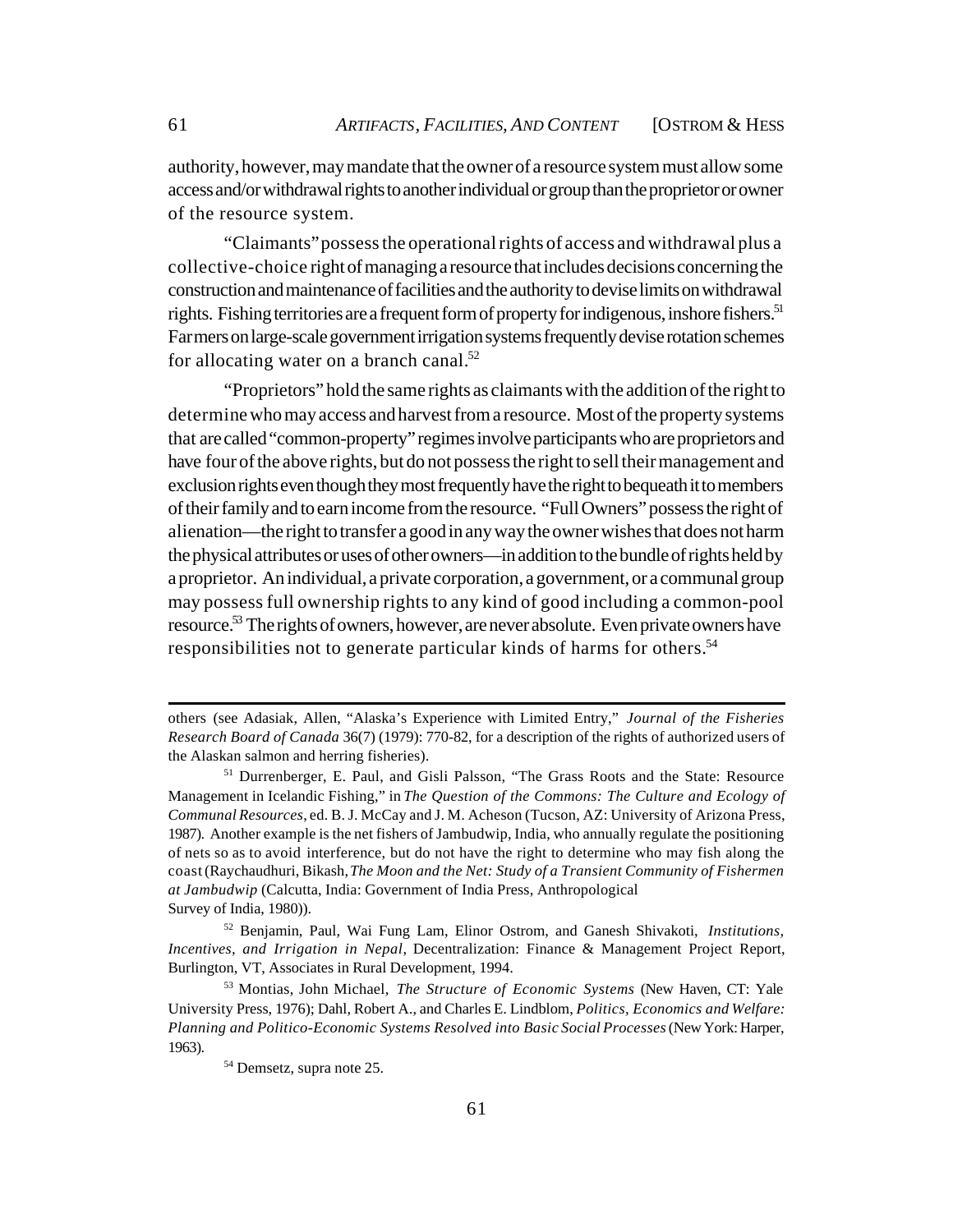What is important for the context of this conference about this view of property rights is that property rights to the flow of units from a resource system are frequently held by different actors than those who hold rights related to the system itself. Further, empirical studies of common-property institutions have found that proprietors (as contrasted to full owners) have sufficient rights to make decisions that promote long-term investment in, and sustainable harvesting from, a resource.<sup>55</sup>

A key finding from multiple studies is that*no* set of property rights works equivalently in all types of settings. For private-property systems in land to make a difference in productivity gains, one needs 1) a somewhat dense population so competition for use is present and 2) the existence of effective markets related to credit, inputs, and the sale of commodities. In a series of studies of inshore fisheries, self-organized irrigation systems, forest user groups, and groundwater institutions, proprietors tended to develop strict boundary rules to exclude noncontributors; established authority rules to allocate withdrawal rights; devised methods for monitoring conformance; and used graduated sanctions against those who did not conform to these rules.<sup>56</sup>

<sup>55</sup> Place, Frank, and Peter Hazell, "Productivity Effects of Indigenous Land Tenure Systems in Sub-Saharan Africa," *American Journal of Agricultural Economics* 75 (1993): 10-19, conducted surveys in Ghana, Kenya, and Rwanda to ascertain if indigenous land-right systems were a constraint on agricultural productivity. They and others found that having the rights of a proprietor as contrasted to an owner in these settings did not affect investment decisions and productivity. In densely settled regions, however, proprietorship over agricultural land may not be sufficient (Feder, Gershon, T. Onchan, Y. Chalamwong, and C. Hangladoran, *Land Policies and Form Productivity in Thailand* (Baltimore, MD: Johns Hopkins University Press, 1988); Feder, Gershon, and David Feeny, "Land Tenure and Property Rights: Theory and Implications for Development Policy," *World Bank Economic Review* 5(1) (1991): 135-53; Anderson, Terry L., and Dean Lueck, "Land Tenure and Agricultural Productivity on Indian Reservations," *Journal of Law and Economics* 35 (1992): 427-54)). As land is densely settled, the absence of a title reduces the options for farmers to sell their land and reap a return on this asset. And without a title, farmers lack collateral to obtain credit to invest more intensively in the productive potential of their land (see Alston, Lee J., Gary D. Libecap, and Robert Schneider, "The Determinants and Impact of Property Rights: Land Titles on the Brazilian Frontier," *Journal of Law, Economics and Organization* 12 (1996): 25-61).

<sup>&</sup>lt;sup>56</sup> Agrawal, Arun, "Rules, Rule Making, and Rule Breaking: Examining the Fit between Rule Systems and Resource Use," in *Rules, Games, and Common-Pool Resources*, ed. Elinor Ostrom, Roy Gardner, and James M. Walker (Ann Arbor: University of Michigan Press, 1994), 267-82; Blomquist, William, *Dividing the Waters: Governing Groundwater in Southern California* (Oakland, CA, ICS Press, 1992); Schlager, Edella, "Fishers' Institutional Responses to Common-Pool Resource Dilemmas," in *Rules, Games, and Common-Pool Resources,* ed. Elinor Ostrom, Roy Gardner, and James M. Walker (Ann Arbor: University of Michigan Press, 1994), 247-65; Tang, Shui Yan, "Building Community Organizations: Credible Commitment and the New Institutional Economics," *Human Systems Management* 13 (1994): 221-32; Lam, Wai Fung, *Governing Irrigation Systems in Nepal: Institutions, Infrastructure, and Collective Action* (Oakland, CA: ICS Press, 1998).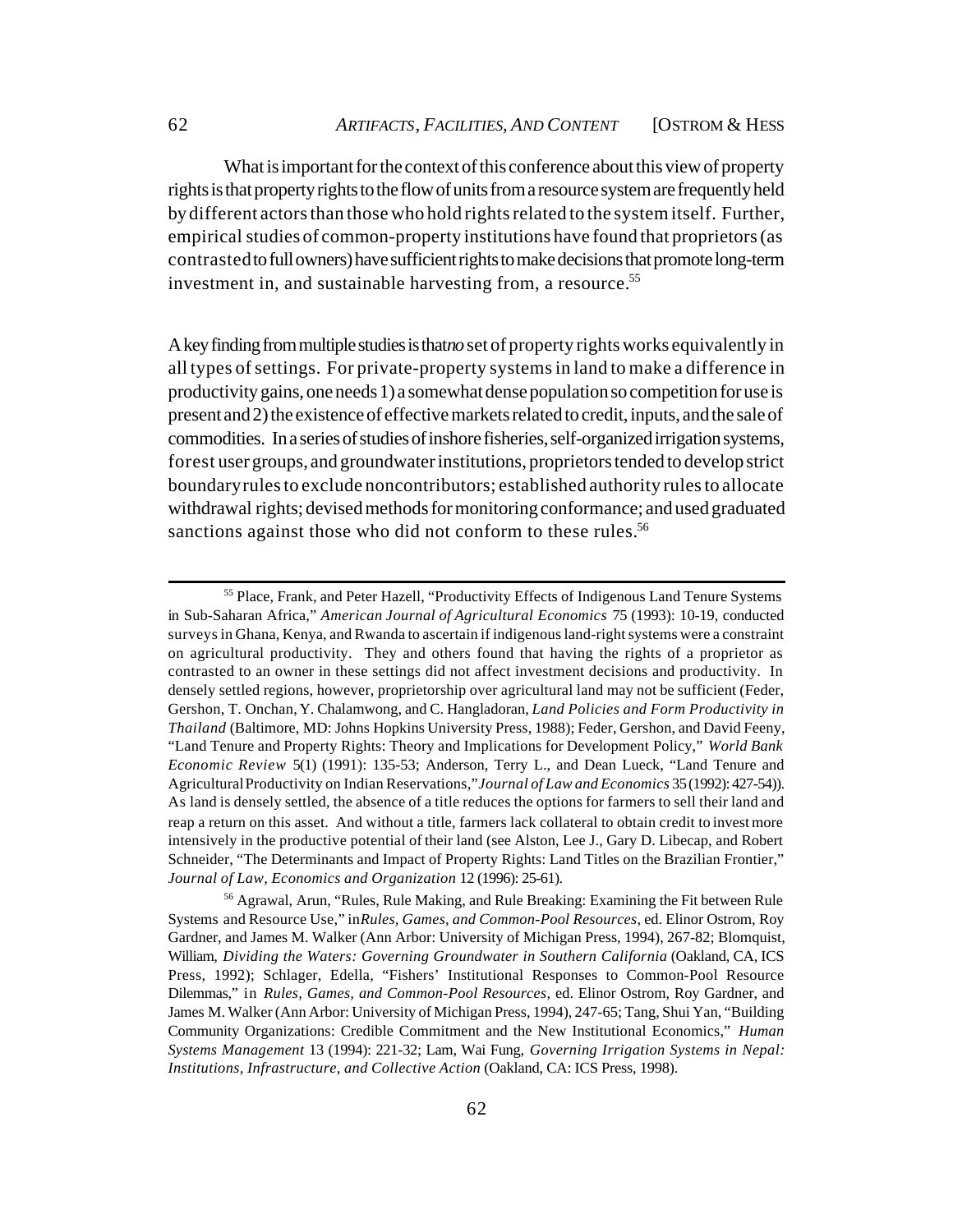Further, it should be no surprise to this audience that the world of property rights is far more complex than simply government, private, and common property. These terms better reflect the status and organization of the *holder* of a particular bundle of rights. All of the above rights can be held by single individuals or by collectivities. Some communal fishing systems grant their members all five of the above rights, including the right of alienation.<sup>57</sup> Members in these communal fishing systems have full ownership rights. Similarly, farmer-managed irrigation systems in Nepal, the Philippines, and Spain have established transferable shares to the systems. Access, withdrawal, voting, and maintenance responsibilities are allocated by the amount of shares owned.<sup>58</sup> On the other hand, some proposals to "privatize" inshore fisheries through the devise of an Individual Transferable Quota (ITQ) allocate transferable use rights to authorized fishers, but do not allocate rights related to the management of the fisheries, the determination of who is a participant, nor the transfer of management and exclusion rights. Thus, proposals to establish ITQ systems, which are frequently referred to as forms of "privatization," do not involve full ownership.

Most of the CPR examples discussed so far have been natural resource systems and human-made resources such as irrigation systems. In the past five years, more and more scholars have broken away from the erroneous idea that "commons" were antiquated institutions mainly prevalent in developing countries managed by indigenous peoples. Interdisciplinary researchers are finding great benefit in applying CPR analysis to a number of new and/or unrecognized common-pool resources.59 Most works written to-date

<sup>57</sup> Miller, David, "The Evolution of Mexico's Spiny Lobster Fishery," in *Common Property Resources: Ecology and Community-Based Sustainable Development*, ed. Fikret Berkes (London: Belhaven Press, 1989), 185-98.

<sup>&</sup>lt;sup>58</sup> Martin, Edward G., and Robert Yoder, "Review of Farmer-Managed Irrigation in Nepal," in *Water Management in Nepal: Proceedings of the Seminar on Water Management Issues, July 31- August 2* (Kathmandu, Nepal: Ministry of Agriculture, Agricultural Projects Services Centre, and the Agricultural Development Council, 1983), 82-91; Martin, Edward G., and Robert Yoder, "The Chherlung Thulo Kulo: A Case Study of a Farmer-Managed Irrigation System," in *Water Management in Nepal: Proceedings of the Seminar on Water Management Issues, July 31-August 2* (Kathmandu: Nepal, Ministry of Agriculture, Agricultural Projects Services Centre, and the Agricultural Development Council, 1983), 203-17; Martin, Edward G., and Robert Yoder, "Water Allocation and Resource Mobilization for Irrigation: A Comparison of Two Systems in Nepal," presented at the annual meeting of the Nepal Studies Association, University of Wisconsin, Madison, November 4-6, 1983; Martin, Edward G., "Resource Mobilization, Water Allocation, and Farmer Organization in Hill Irrigation Systems in Nepal," Ph.D. dissertation, Cornell University, 1986; Siy, Robert Y., Jr., *Community Resource Management: Lessons from the Zanjera* (Quezon City, Philippines: University of the Philippines Press, 1982); Maass, supra note 30.

<sup>&</sup>lt;sup>59</sup> Some of these include studies of: surfer's waves, sports, national budgets, public radio, traditional music, indigenous knowledge, air slots, campus commons; urban commons [apartment communities and residential community associations, streets, parking places, playgrounds, reclaimed buildings etc.]; highways and transboundary transportation systems, the Internet [domain names,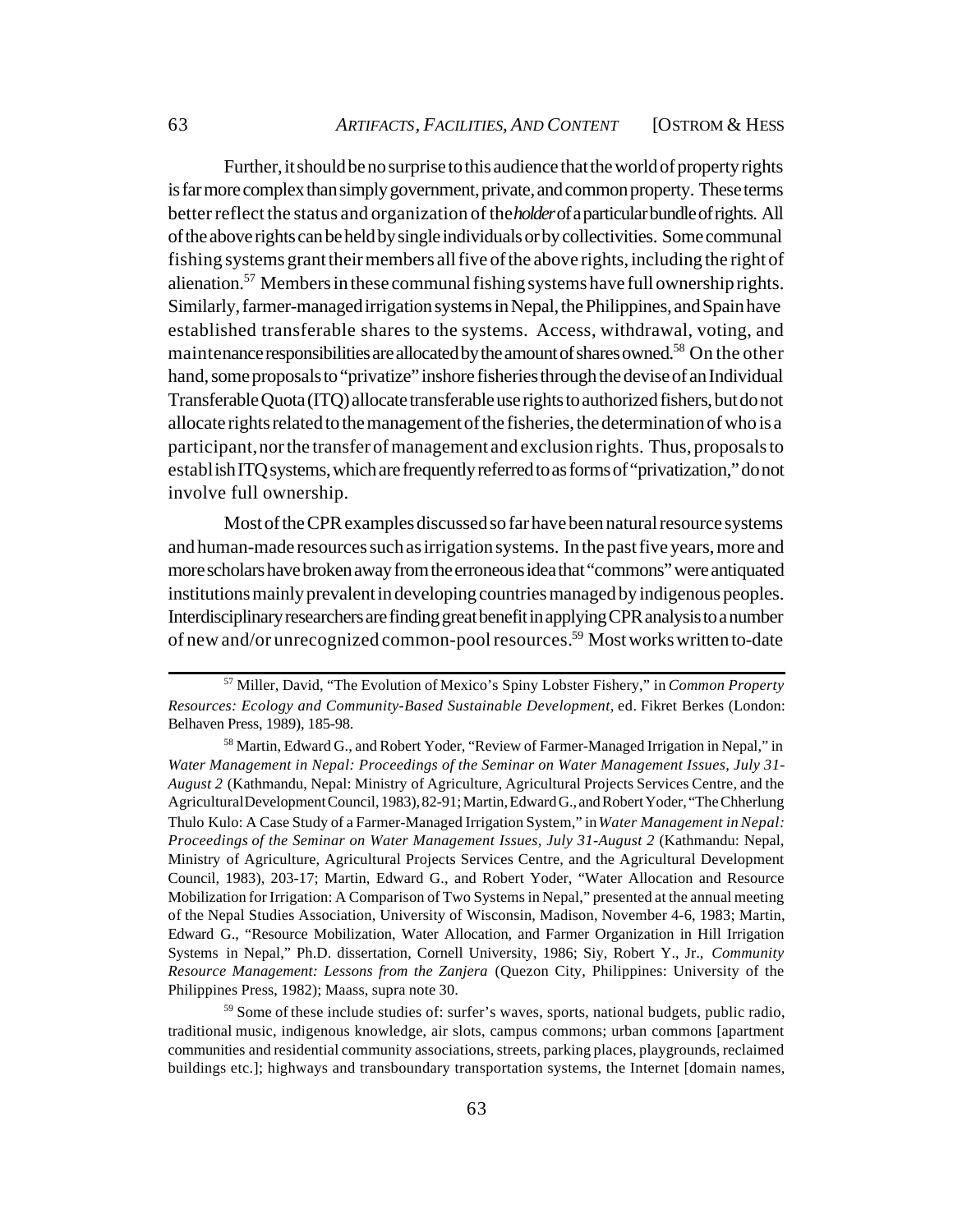studying the Internet as a common-pool resource  $\omega$  center on the technology infrastructure and the social network issues rather than the institutions developed about the distributed information per se. Addressing scientific information, some of the most useful works in recent years have been those based on Michael Heller's groundbreaking work on *anticommons*. <sup>61</sup> Heller's work demonstrates that among the usual outcomes of a shared resource (particularly overuse,  $62$  but also depletion, congestion, pollution, etc.), the occurrence of "underprovision" of a traditionally available resource is not only possible but of growing concern because of increasing commodification of information through new legislation, competing markets, and the recent run on patents.<sup>63</sup>

infrastructure, information, acceptable use policies]; tourism landscapes; cultural treasures; carsharing institutions; garbage; and sewage. For citations to these works, see Hess, supra note 14.

 $60$  Bernbom, supra note 38; Hess, Charlotte, "Untangling the Web: The Internet as a Commons," revised version of paper presented at the Transnational Institute Workshop "Reinventing the Commons," November 4-5, 1995, Bonn, Germany, 1996; Goldsmith, J., "The Internet, Conflicts of Regulation, and International Harmonization," in *Governance of Global Networks in the Light of Differing Local Values*, ed. C. Engel and K. H. Keller (Baden: Nomos Vlg., 2000); Kollock, P., and M. Smith, "Managing the Virtual Commons: Cooperation and Conflict in Computer Communities," in *Computer-meditated Communication; Linguistic, Social and Cross-cultural Perspectives*, ed. S. C. Herring (Philadelphia: J. Benjamins, 1996); Huberman, B. A., and R. M. Lukose, "Social Dilemmas and Internet Congestion," *Science* 277(5325) (1997): 535-537; Nathenson, I. S., "Showdown at the Domain Name Corral: Property Rights and Personal Jurisdiction Over Squatters, Poachers and Other Parasites," *University of Pittsburgh Law Review* 58(4) (1997): 911-990; Noonan, Douglas S., "Internet Decentralization, Feedback, and Self-Organization," in *Managing the Commons*, ed. J. A. Baden and D. S. Noonan (Bloomington: Indiana University Press, 1998).

<sup>&</sup>lt;sup>61</sup> Heller, Michael A., "The Tragedy of the Anticommons: Property in the Transition from Marx to Markets," *Harvard Law Review* 111(3) (1998): 622-688.

<sup>62</sup> Ostrom, Elinor et al., "Revisiting the Commons: Local Lessons, Global Challenges," *Science* 284(5412) (1999): 278-82.

<sup>&</sup>lt;sup>63</sup> See also, Aoki, Keith, "Neocolonialism, Anticommons Property, and Biopiracy in the (Not-So-Brave) New World Order of International Intellectual Property Protection," *Indiana Journal of Global Legal Studies* 6(1) (1998): 11-58; Heller, M. A., and R. S. Eisenberg, "Can Patents Deter Innovation? The Anticommons in Biomedical Research," *Science* 280(5364) (1998): 698-701; Parisi, Francesco, Norbert Schulz, and Ben Depoorter, "Duality in Property: Commons and Anticommons," Würzburg Economic Papers, no. 21, Universität Würzburg, Lehrstuhl für Volkswirtschaftslehre, Würzburg, Germany, 2000; and Rose, Carol M., "Symposium: Critical Approaches to Property Institutions: Left Brain, Right Brain and History in the New Law and Economics of Property," *Oregon Law Review* 79 (2000), p. 479.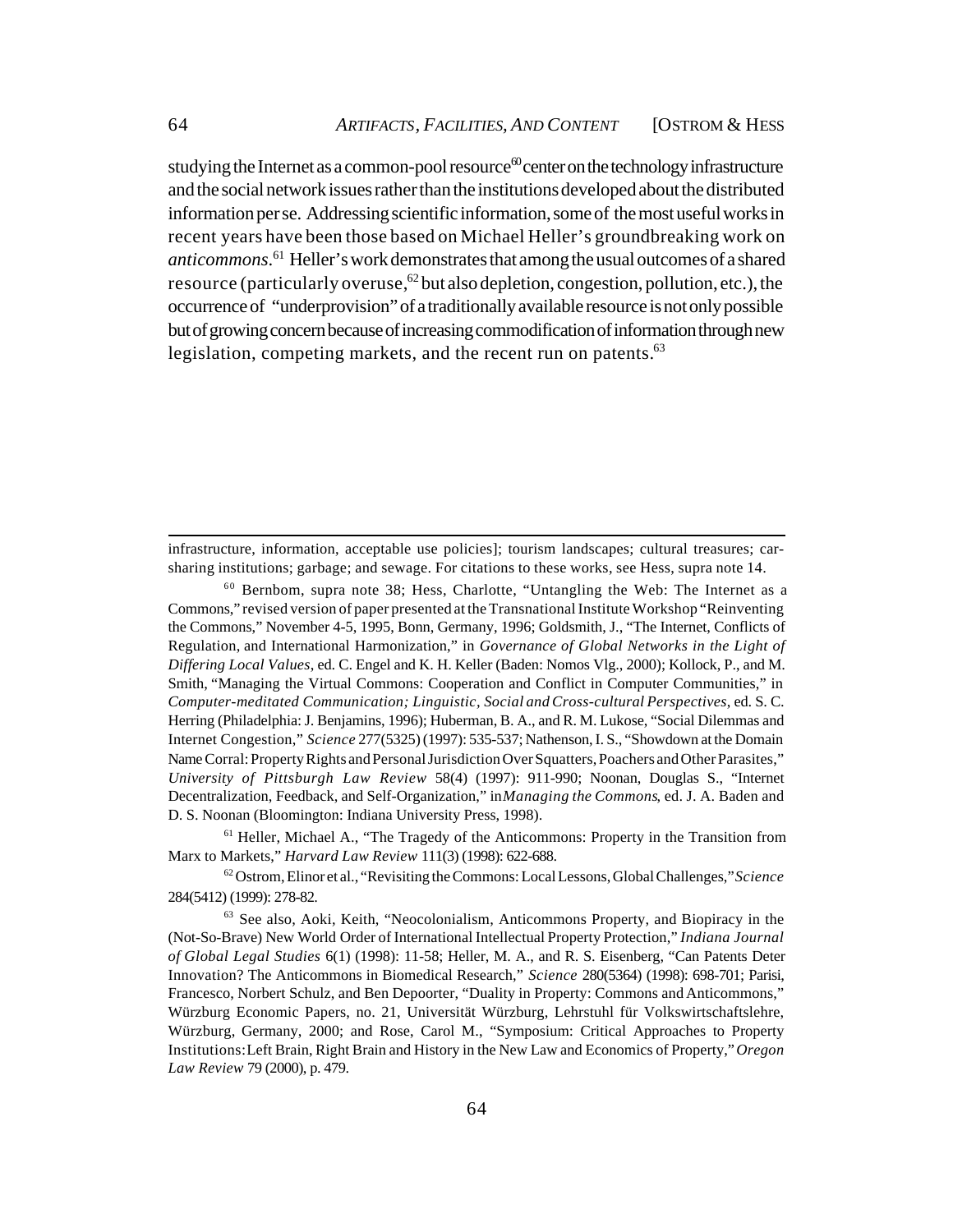# **IV. ARTIFACTS, FACILITIES, AND CONTENT OF SCHOLARLY INFORMATION**

In CPR research, the distinction between resource system and resource units has proved very helpful in analyzing the impact of diverse property rights on the incentives of participants in regard to resource systems and resource units related to water, fisheries, and other natural resources. When water rights to a groundwater basin are adjudicated, litigants receive defined quantities or shares of the flow to the system. They are not receiving a portion of land that goes down below their surface land. That much-earlier conception proved to be inadequate in the adjudication of groundwater rights. So, where water rights have been adjudicated and privatized, what has been privatized is the *flow*. The resource system itself is a *facility* that holds the flow and is not privately owned by a single person or organization unless there is a single overlying owner that owns all the surface land over a groundwater basin. Similarly, with individual transferable quota systems that are extensively used in regard to fisheries, what has been privatized is either a proportion of the estimated yield or an amount of fish that is assigned to each boat for a season.

In struggling with the application of the evolving theory of common-pool resources to the study of information and the intellectual public domain, we would like to pose that this two-way distinction is not as useful as a three-way distinction between the artifact, the facility, and the content.



#### Figure 2. **Forms of Information**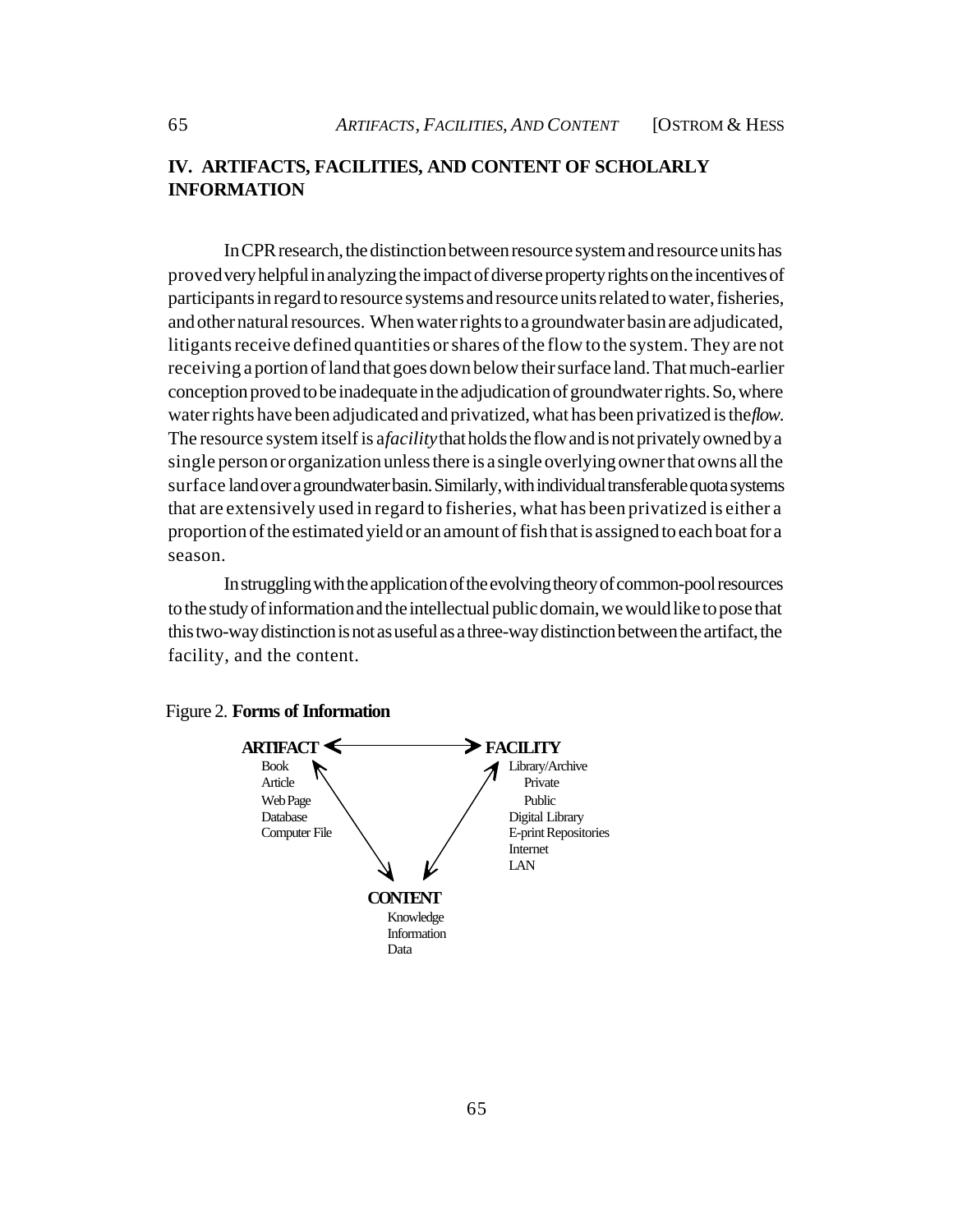- C An *artifact* is a discreet, observable, namable representation of an idea or set of ideas. In regard to scholarly information, examples of artifacts include articles, research notes, books, databases, maps, computer files, webpages. Artifacts vary in their durability. Physical artifacts can be used in a sequential fashion by multiple readers. Digital artifacts can be used concurrently by multiple users. Artifacts are the physical flow units from an information facility.
- C A*facility* stores and makes available artifacts. It is a resource system storing the artifacts and their informational content. Prior to the development of digital artifacts, traditional facilities were public and private libraries and archives that stored physical artifacts. A facility had a physical limit on the number and type of artifacts that could be stored. While the cost of excluding users was not usually extremely high, many libraries and archives did invest in the development of welldefined rules regarding who would be considered legitimate users, how long individuals could legally remove artifacts from the facilities, and the practices that were to be followed within the facility (silence, no dancing) and in the use of the artifact (no highlighting, tearing out pages, etc.) and guards for monitoring and enforcing these rules. The facilities themselves were subject to deterioration if a substantial investment was not made in their maintenance. Private collections were usually not open to the public.
- C The *content* of an artifact in a facility is usually referred to as information—the bundle of data, ideas, and knowledge. Information is the nonphysical flow units contained in an artifact. This is the element that copyright does not protect.<sup>64</sup>

It is our sense that in analyzing information in the public domain, developing a more careful understanding of the processes of providing and producing the information and artifacts, providing and producing information facilities, distributing artifacts to facilities and to users, and the various forms of consuming and using the information content of these artifacts is needed before one can begin to develop a better legal structure for these processes as they are challenged by new technology in a global environment.

<sup>&</sup>lt;sup>64</sup> Jessica Litman writes, "The copyright will protect the expression in the work from being copied without permission, but will give *no protection whatsoever to the underlying ideas, facts, systems, procedures, methods of operation, principles, or discoveries"* (our emphasis). Litman, Jessica, *Digital Copyright* (Amherst, NY: Prometheus Books, 2001), p. 17.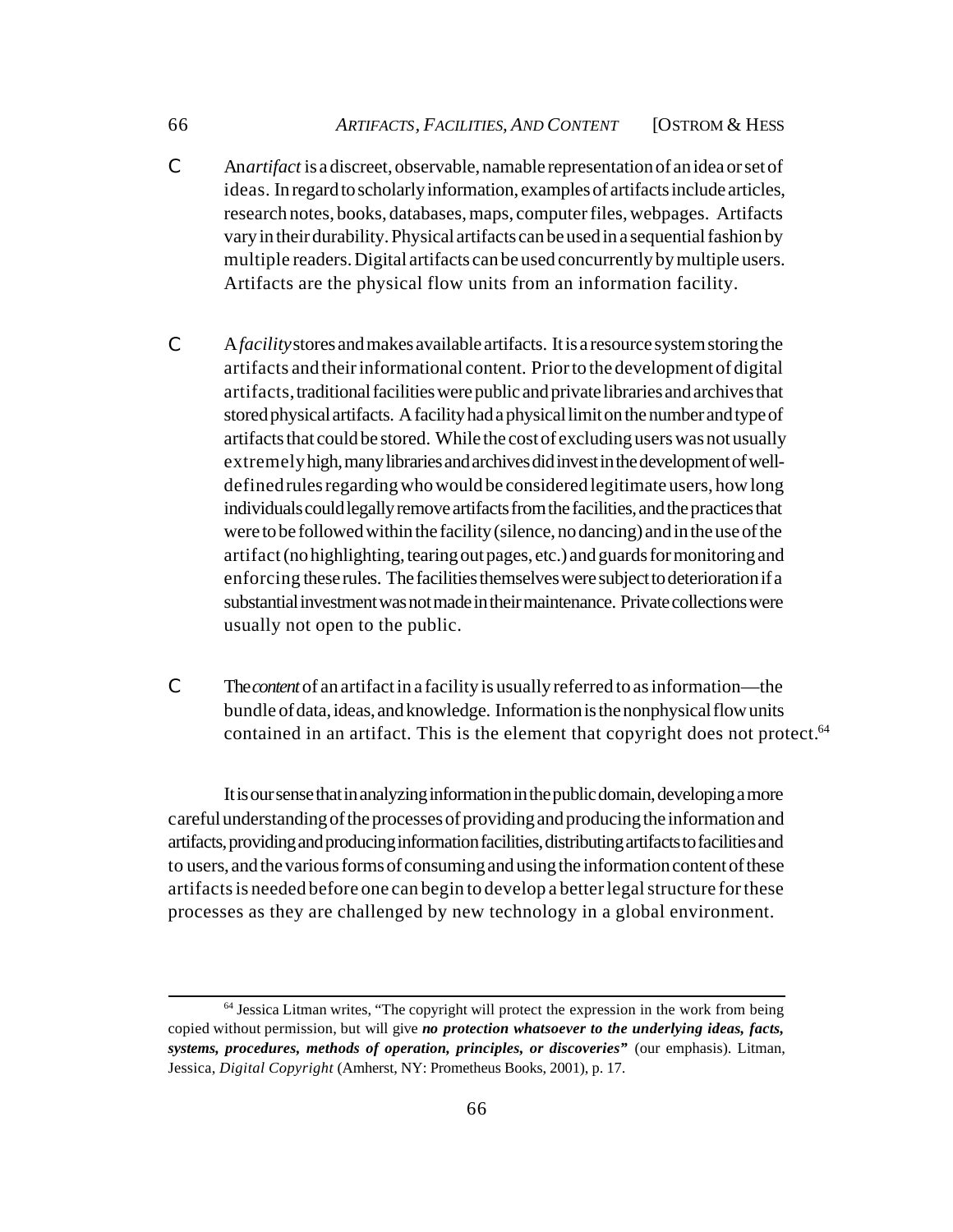"Information" is a difficult term to define.<sup>65</sup> To economists, it can mean complete or incomplete knowledge, true or accurate knowledge; to governments, it can mean knowledge ranging from public to top-secret. In legal terms, it can mean that the conduit of information is currently owned, previously owned, or as yet unclaimed. NGOs and donor agencies see access to information as the key ingredient for economic development. Referring to the multiple types of information issues, Boyle has written: ". . . is there anything, apart from the word information, that holds these issues together. If there is some useful link, is it new to our society?"<sup>66</sup>

Information and knowledge as raw terms have been dissected and defined in several ways. Machlup introduced the division of data-information-knowledge, with data being raw bits of information; information as organized data in context; and knowledge as the assimilation of the information and understanding of how to use it.<sup>67</sup> Reichman and Franklin discuss the "dual function of information," which has high value as a commodity and as "the foundation of knowledge in the information economy."<sup>68</sup> Lyman writes that the "the definition of the concept of information must be at the heart of any information policy."<sup>69</sup> Popper earlier stressed that the knowledge contained in scientific reports, articles, and books comes to have an autonomous existence as it affects the thinking and research of the next generation of scientists.<sup>70</sup>

Braman presents a thorough survey of ways to look at information for policymakers, pointing out that the argument over how to define information is critical. Examined are information as a commodity, as a perception of pattern, as a constitutive force in society. Her analysis of information as a resource emphasizes how people **use** information rather than information's effect upon people.<sup>71</sup> For the purposes of our paper,

<sup>65</sup> A recent *New York Times* article reported on an informal meeting of physicists and computer scientists to debate the meaning of the technology revolution. "The scholars found that instead that they could not even agree on useful definitions of their field's most common terms, like 'information' and 'complexity,' let alone the meaning and future of this revolution" (Overbye, Dennis, "Time of Growing Pains for Information Age," *New York Times,* Aug. 7, 2001).

 $66$  Boyle, supra note 1, p. 6.

<sup>67</sup> Machlup, F., "The Economics of Information: A New Classification," *InterMedia* 11(2) (1983): 28-37.

<sup>68</sup>Reichman and Franklin, supra note 1.

<sup>69</sup>See Lyman, Peter, "The Article 2B debate and the Sociology of the Information Age," *Berkeley Tech L. J.* 13 (1998): 1063-1087.

<sup>70 &</sup>quot;The world of language, of conjectures, theories, and arguments—in brief, the university of objective knowledge—is one of the most important of these man-created, yet at the same time largely autonomous, universes" (Popper, Karl, "Epistemology Without a Knowing Subject," in *Objective Knowledge* (Oxford: Oxford University Press, 1972), p. 188).

<sup>71</sup> Braman, Sandra, "Defining Information: An Approach for Policymakers," in *The Economics of Communication and Information,* ed. D. M. Lamberton, pp. 1-12 (Brookfield, MA: Elgar, 1989).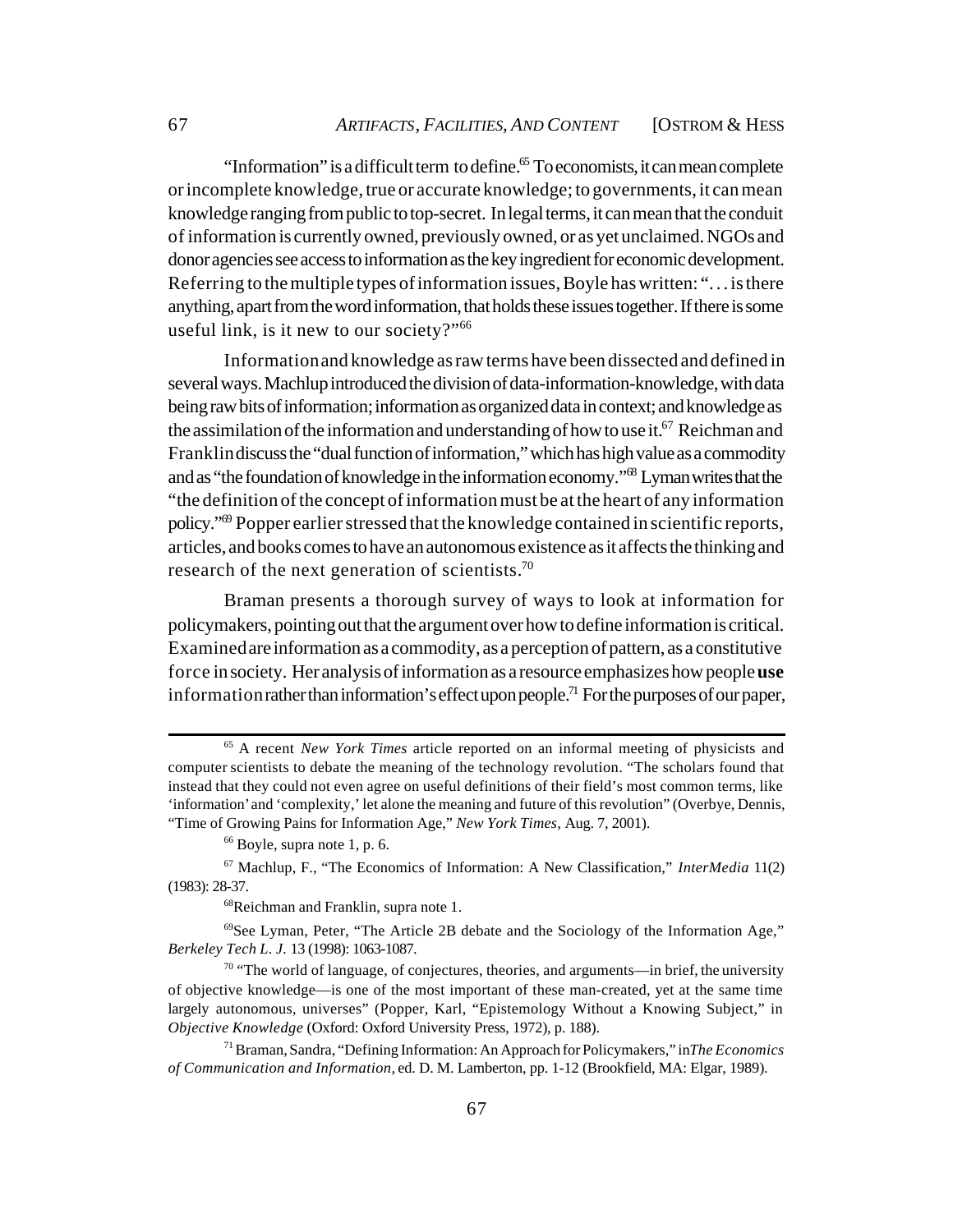Hayek's classic analysis of the essential two types of knowledge in order to bring a clear understanding remains crucially relevant in the construction of scientific knowledge and information policy. He wrote in 1945 that while we are used to respecting scientific knowledge gathered by experts, it is only in combination with "local knowledge" that the knowledge takes on a real value. All of the valid research on common-pool resources involves this combination of scientific knowledge with time and place analysis, or as Hayek puts it, the "special knowledge of circumstances."<sup>72</sup>

In any discussion of information it is useful to remember that information is an institution, a human artifact, with agreements and rules, and strongly tied to the rules of language itself.<sup>73</sup> Thus, information has an important cultural component as well as intellectual, economic, political functions. As such, it is a *flow resource* that must be passed from one individual to another in order to have any public value.<sup>74</sup>

Information property and contract laws are only a few of the complex issues facing scholarly communication. Current and future dilemmas extend much further than the legal questions of formal ownership and regulation. Other important areas include informal agreements and standards, transaction costs, new user communities, globalization, growing international collaborative research, language, interdisciplinarity, interoperability, reliability, and accessibility.

But analyzing the whole ecosystem of scholarly information is much more tenuous than in *Governing the Commons*,<sup>75</sup> where 1) the boundaries were clear, 2) the resource systems studied were small and easy to observe, 3) solving problems was of high salience to appropriators, 4) institutions were long-enduring and had evolved over time, and 5) extensive field observation was available. The CPR resources were analyzed by examining the physical characteristics of that resource, the community of users and the actors involved in a situation, along with the rules-in-use that determine actions taken, the costs of those actions, the outcomes that can be achieved, how those actions are linked to outcomes,

<sup>72</sup> Hayek, supra note 7.

<sup>&</sup>lt;sup>73</sup> Vincent Ostrom has repeatedly emphasized the artifactual nature of knowledge and institutions: "*Every development–street sweeping, production of fertilizers, irrigation works, the development of new seed stocks–has a component to it that is concerned with how the activities of people are organized in relation to one another"* (Ostrom, Vincent, "Organization of Decision-Making Arrangements and the Development of Atmospheric Resources," Working Paper, Workshop in Political Theory and Policy Analysis, Indiana University, Bloomington, Indiana, 1968).

<sup>74</sup> See Cooper, Mark, "Symposium Overview: Part II: Unbundling and Open Access Policies: Open Access to the Broadband Internet: Technical and Economic Discrimination in Closed, Proprietary Networks," *U. Colorado L. Rev.* 71 (2000): p. 1046+, for a discussion of the problem of *flow control* or filtering the flow of distributed information.

<sup>75</sup> E. Ostrom, supra note 31.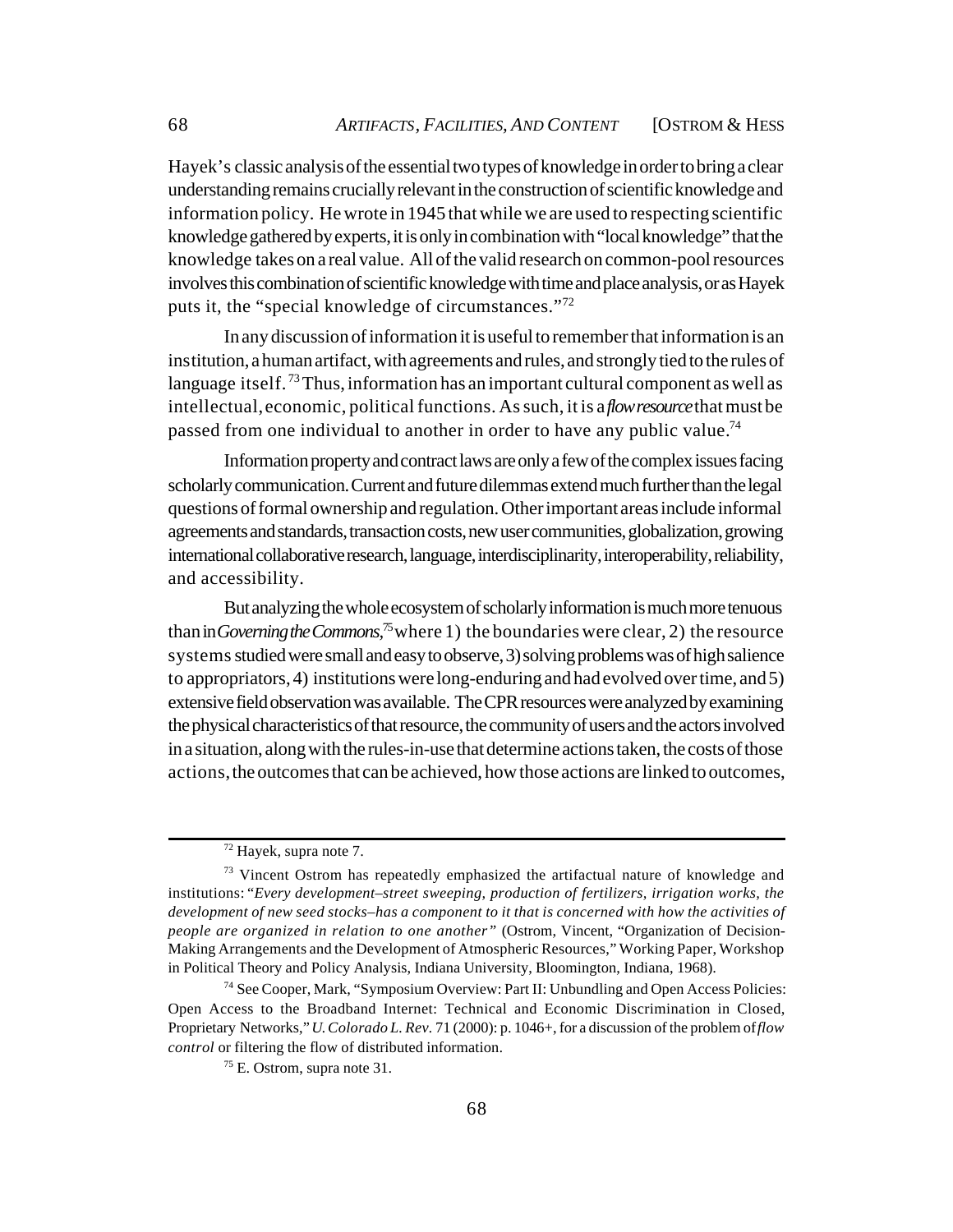what information is available, how much control individuals can exercise, and what payoffs are to be assigned to particular combinations of actions and outcomes.<sup>76</sup>

Information, on the other hand, often has complex tangible and intangible attributes; unclear or no boundaries; a diverse community of users on local, regional, national, and international levels; and multiple layers of rule-making institutions. Until the invention of digital technologies, the flow of most scholarly information was easy to follow. One typical flow pattern was:



#### Figure 3. **Traditional Flow Pattern of Content ÷ Artifact ÷ Facility ÷ User**

Each of the arrows in Figures 3 through 5 represents a transition where property rights may change in regard to the person or organization who holds the rights and/or in regard to the specific bundle of rights held. While the author retained copyright protection for her unique expression of ideas in a book or journal, the publishers owned reproduction rights to the work, and sold copies of their artifacts to decentralized facilities (in this case, local libraries). The libraries owned their individual copies of the book, took responsibility for the organization, storage, preservation, and distribution of their "resource units." Working within the parameters of the formal rules of copyright and fair use, the individual facilities designed the rules-in-use regarding the distribution and the qualified community of users.

The journal articles as resource units are renewable over time. The content is nonsubtractable and the physical artifact is only temporarily subtractable during one person's use. Even if the artifact is stolen or destroyed, replenishment is possible through re-purchase or through Interlibrary Loan.

<sup>76</sup> This methodological tool, called the Institutional Analysis and Development (IAD) Framework, is discussed at length in chapter 2 of Ostrom, Gardner, and Walker, supra note 32.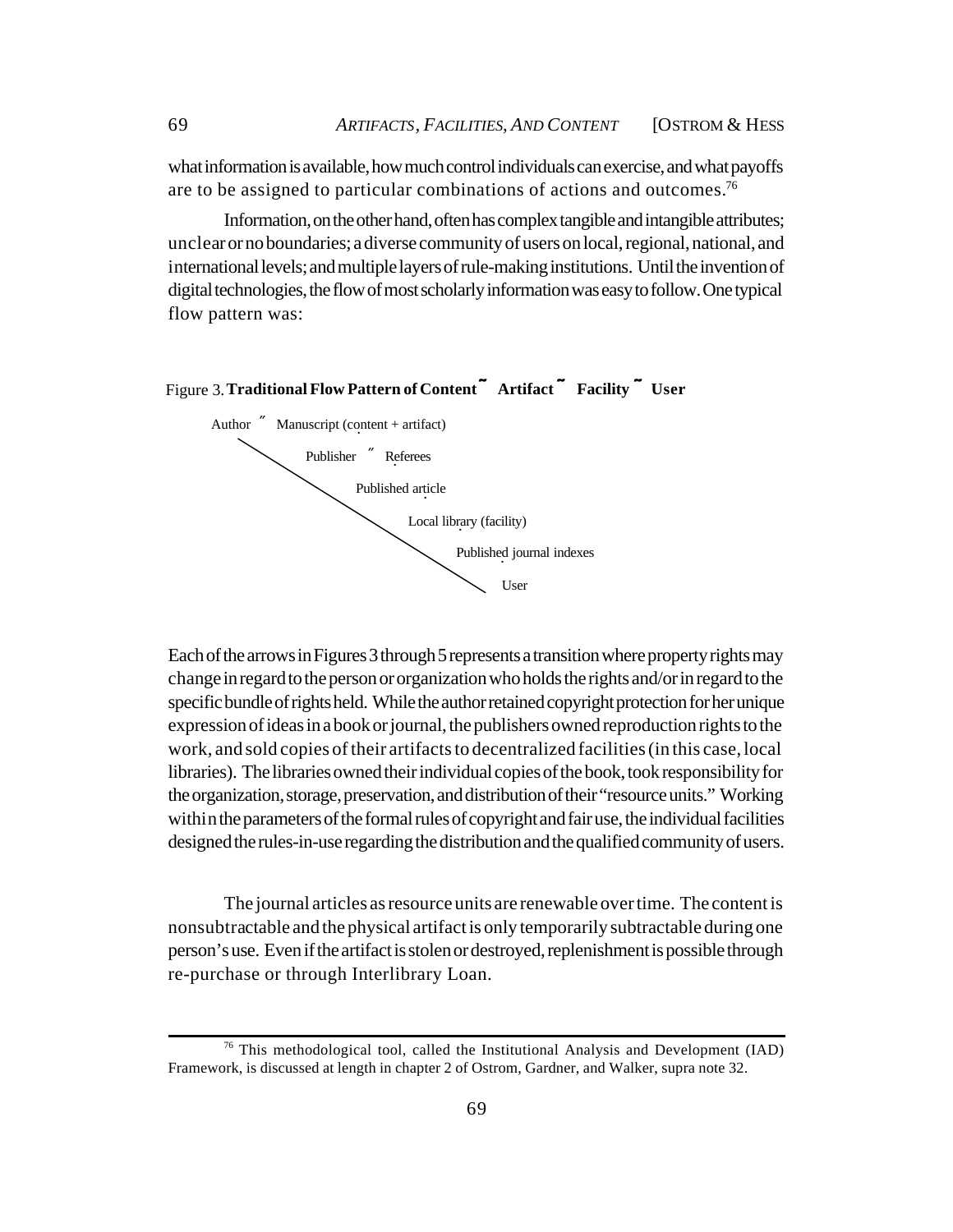The rules are different with digital information. Barlow pointed out several years ago that digitization, which converts information to ones and zeroes as a conduit of information content, has obfuscated the "wine from the bottle"<sup>77</sup>; that is, the physical characteristics and the boundaries of the resource are no longer clear. The information is often licensed rather than owned. It is "fugitive" rather than fixed, in that all the information can be withdrawn by the publishers when the license agreements run out. Digital information can also be more fragile in that storage of the primary databases and/or digital collections is often centralized. And, digitization provides new and previously unimagined uses for information.

*Distributed* digitized information, such as that on the Internet, adds more layers of complexity to the flow. And, as with all common-pool resources, when technology changes the capture and use of the resource, the rules-in use and the community of users will also change. On the other hand, digital information, though subject to congestion, is generally nonsubtractive; thus, the resource flow is not subject to erosion (deterioration) in that same way that physical information artifacts are (books, journals, newspapers, etc.) $^{78}$ 

# **V. THE EVOLUTION OF SCHOLARLY INFORMATION**

Prior to 30 years ago, the primary information facilities for scholarly information were public and academic libraries. These facilities were in charge of preserving "the scholarly record and the materials for future research<sup>"79</sup> by collecting, storing, preserving, and making available scholarly artifacts—primarily books and journal articles. Legislation such as the Fair Use and First Sale Doctrines allowed libraries to provide access to the scholarly community.<sup>80</sup> Librarians consulted with university scholars and purchased mainly published scientific and academic books and journals. They made the distribution (lending) rules and defined the eligible community of users. At that time, it was clear who their community was. For a state university library, for example, this usually included the faculty, students, and staff at that university, and any citizen of that state. The library owned its collection and was responsible for the storage, organization, and long-term preservation

 $77$  "... the bottle was protected, not the wine" (see Barlow, J. P., "Selling Wine Without Bottles: The Economy of Mind on the Global Net." *Wired* 2(03) (1993), p. 86. In the same vein, Litman points out that "copyright protects a painting or photograph of an automobile, but gives no protection to the automobile itself" (Litman, supra note 64, p. 18.

 $78$  See Madison, supra note 1, for a discussion of the essential problems with the architecture and boundaries of digital information: Digital computer network architecture—the substrate of cyberspace—has physical, virtual, and conceptual embodiments.

 $79$  Lynch, Clifford A., "The Transformation of Scholarly communication and the Role of the Library in the Age of Network Information," *Serials Librarian* 23(3/4) (1993), p. 14.

 $80$  See Litman, supra note 64, p. 81+.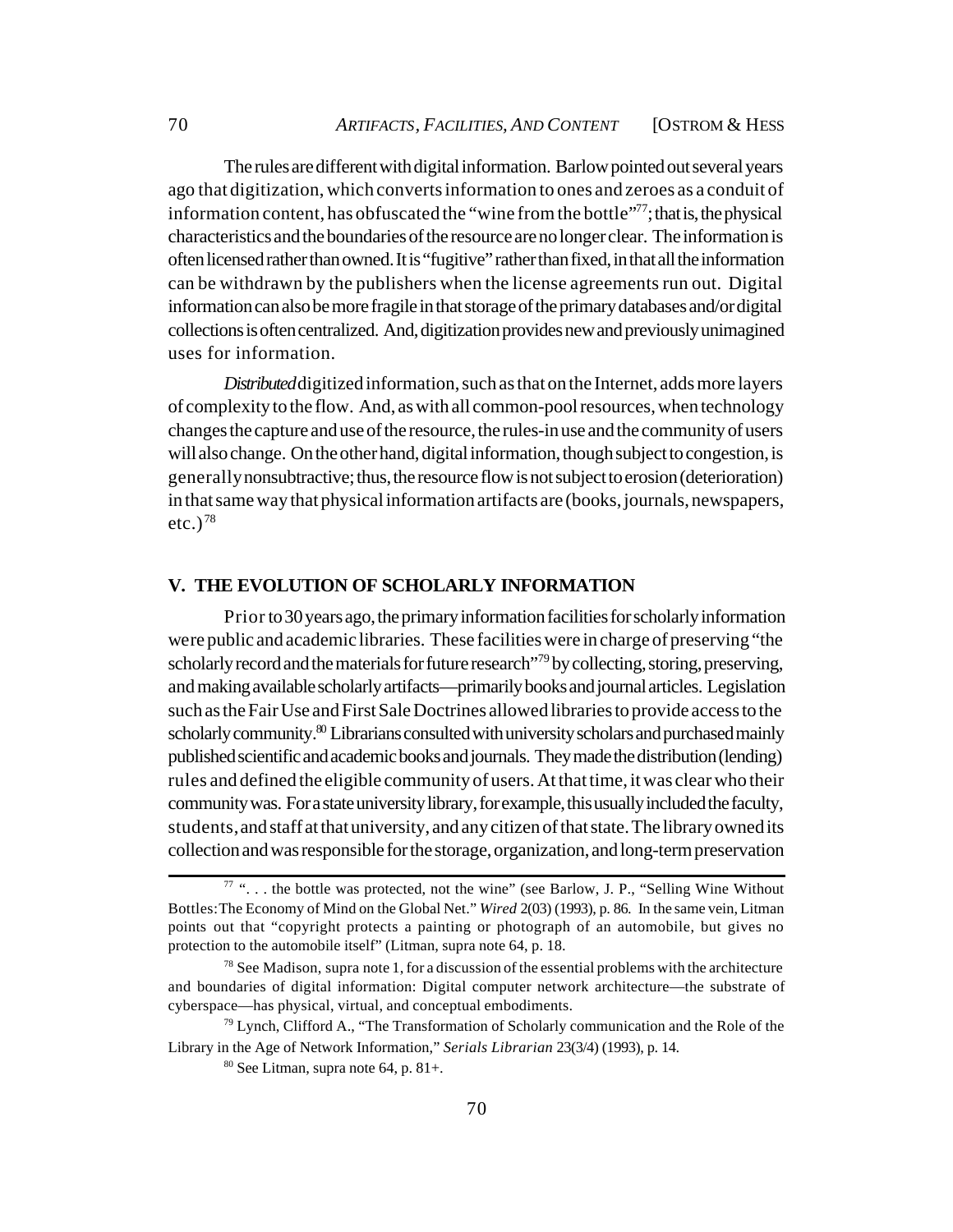of the artifacts. The scholarly community sent their articles off for publication and depended on library personnel to meet their needs.

Interlibrary Loan  $(ILL)^{81}$  was enhanced in the 1970s through the proliferation of new technology—the photocopy machine, $82$  which allowed for duplication and easy lending of journal articles. It was further developed by organization of OCLC, the first electronic union catalog. ILL changed the user communities to both local and remote groups. With the costs of books and journals skyrocketing, the focus of library services changed from primarily *owning* collections to primarily *accessing* collections.

Since 1995, the development of distributed digital information through network browsers has radically changed many of the traditional institutions of scholarly communication. Research information is moving much faster and much farther, often bypassing the normal publication process. While it is true that recent commodification and privatization of research information threatens the future of libraries' freedom to collect and distribute information, it is only one part of the story. Recent legislation, such as the Digital Millennium Copyright Act, the Sonny Bono Extension Act, the proposed legislation of the Uniform Computer Information Transactions Act (UCITA), $\frac{8}{3}$  may all adversely affect the costs, access, and availability of scholarly information. This focus of the intellectual public domain literature (along with issues of privacy and encryption) concentrates almost solely on the history, interpretation, and possible outcomes of such legislation on copyrighted works that have been *published.* But formal publication is only one type of scholarly communication.

With distributed digitized information, there are various flow patterns of the artifacts with varying property rights or contract arrangements at different points of the process.

<sup>&</sup>lt;sup>81</sup> ILL for books was begun by the Library of Congress in 1901. See [http://www.nelinet.net/conf/ill/illac99/betsy\\_like.htm](http://www.nelinet.net/conf/ill/illac99/betsy_like.htm)

 $82$  The first office copier was introduced in 1959. See: <http://inventors.about.com/gi/dynamic/offsite.htm?site=><http://www.sciam.com/1096issue/1096wor> king.html

 $83$  For discussions of "technological locks" for information proposed by UCITA, see Travis, Hannibal, "Pirates of the Information Infrastructure," *Berkeley Tech. L.J.* 15 (2000): 777-864; and Lyman, supra note 69.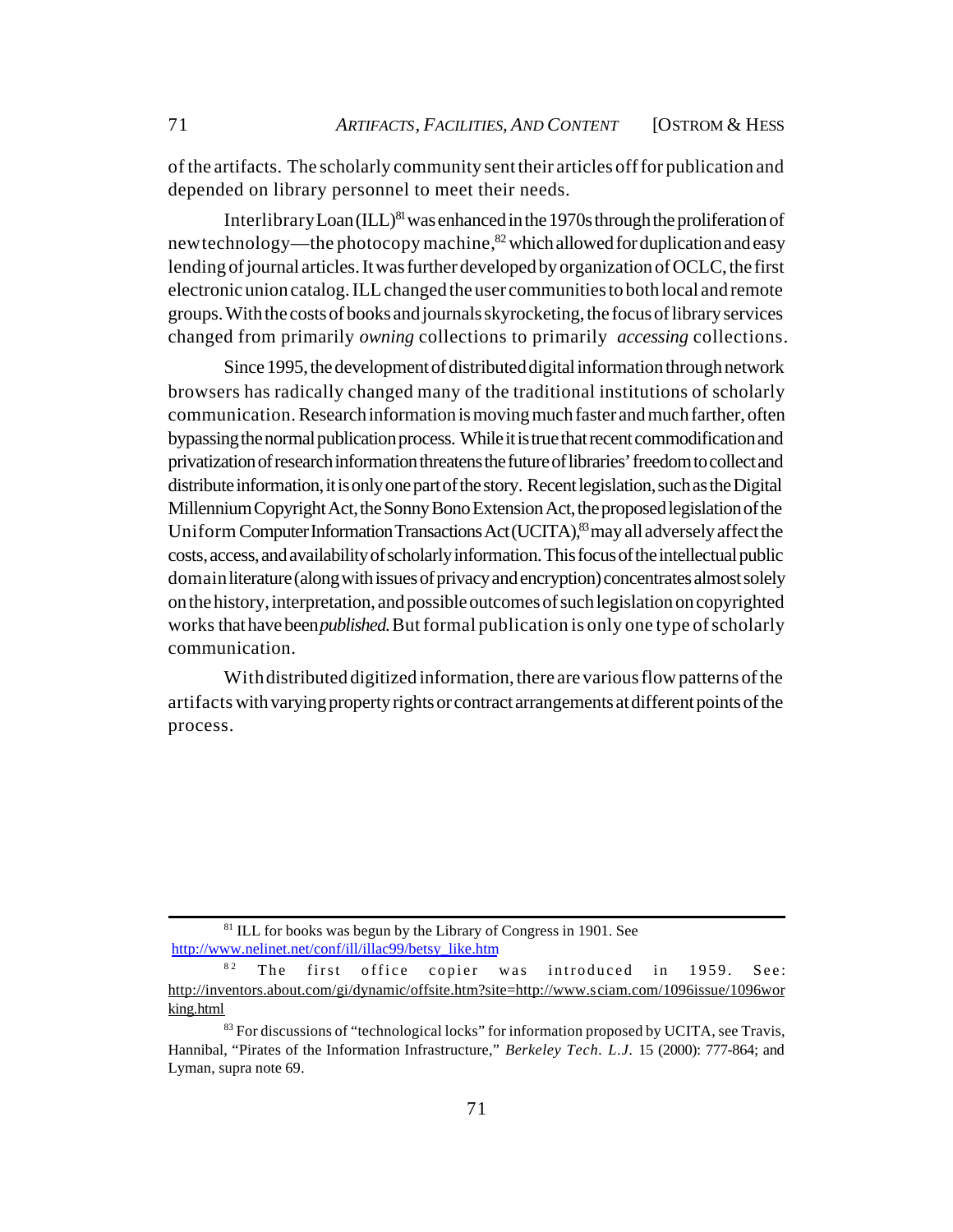#### Figure 4. **Traditional Flow of Digitized Information Today**



In this scenario, many of the rules-in-use are now determined by the publisher rather than the library, who may now license access rights rather than purchase the published artifacts. This change from property rights to contracts has multiple impacts on the distribution of scholarly information. The publisher may insist on a pay-per-view agreement, limiting the number of times the artifact can be accessed. Or, it may arbitrarily decide to withdraw certain journals that were formerly available. Frequently, publishers are "bundling" journals in a license package so that individual subscriptions cannot be cancelled by the libraries under that license agreement.  $84$  Because of the enormous costs of these "bundles," there is a growing inequity between the capacity of small vs. large libraries to participate in these deals. The license agreements also raise questions about the future of Interlibrary Loan (which would be a remedy for smaller libraries) since most of the licenses will not allow the copying of digital information.

A major spokesperson for the complexities of digital information for libraries, Clifford Lynch, noted in 1994 that if libraries didn't make major changes in their collection

<sup>84</sup> Kenneth Frazier gives as prime example Reed Elsevier, publishers of Lexis-Nexis, who have "both added and deleted content from their database at their discretion." Frazier, K., "The Librarians' Dilemma Contemplating the Costs of the 'Big Deal.'" *D-Lib Magazine* 7(3) (March 2001). <http://www.dlib.org/dlib/march01/frizier/03frazier.html>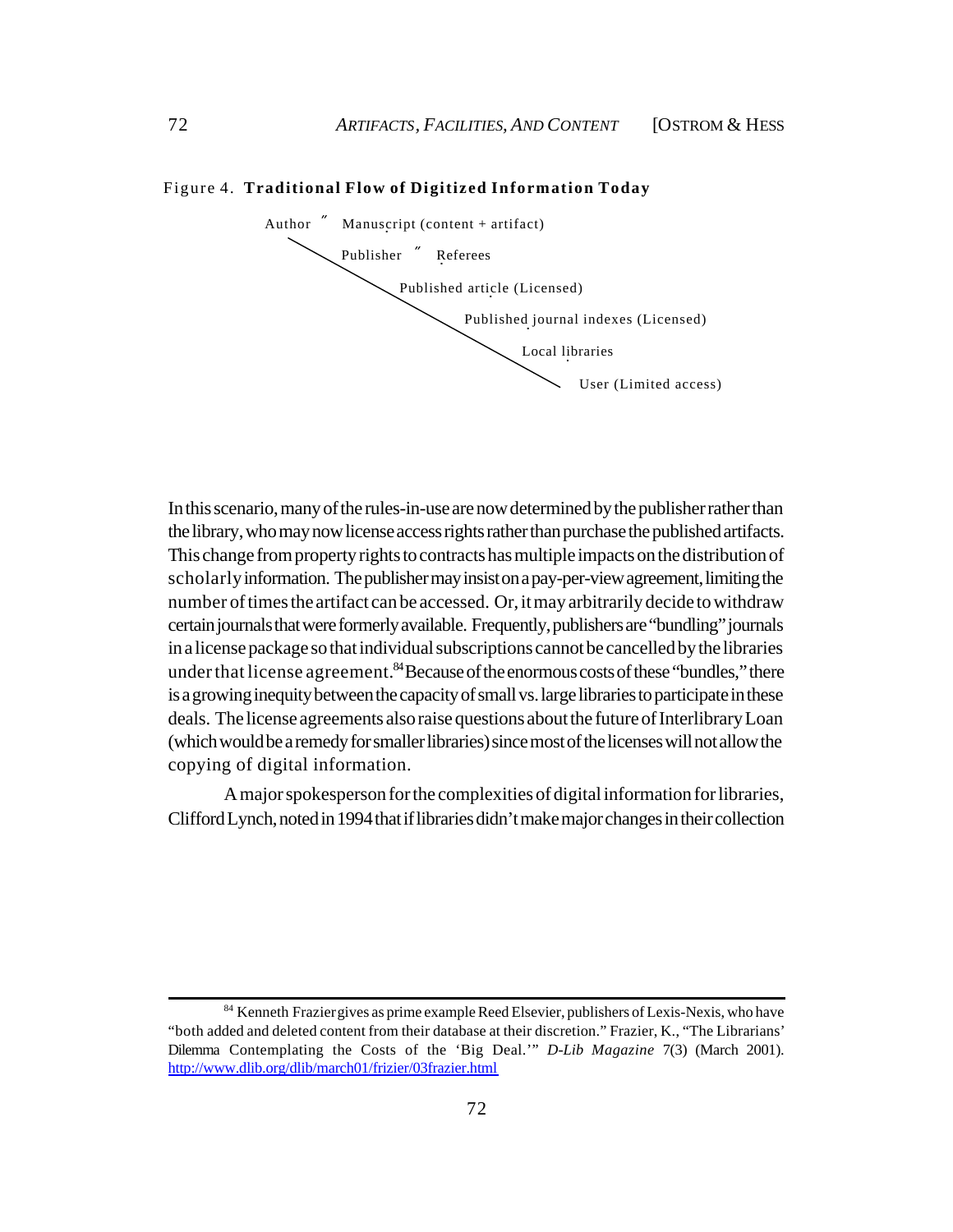practices, their role in store-housing scholarly information would be called into doubt.<sup>85</sup> One of the primary worries is the centralization of digital information:

> We have also yet to encounter the electronic analog of the burning of the great library at Alexandria (either due to natural disaster and inept off-site backup procedures or out of malice or cold, commercial calculation), which was so devastating precisely because in a pre-printing-press world there was such centralization of information at a single site. In a post-printingpress world, we run the danger of returning to the vulnerabilities inherent in such centralization. And it is not only publishers (both commercial and nonprofit) who are moving to centralized storage sites: government at all levels as well is exploiting the potential for low-cost distribution of information through computer networks.<sup>86</sup>

Libraries seem at the mercy of the publishers of scholarly digital information. They are dependent on digital publishers not only for the primary journals but also for the indexing and cataloging of scholarly journals. With the routine adding and deleting of journal titles from journal indexes, publishers have enormous power to shape the appearance and availability of research. Hence, libraries are able to provide only limited access, rather than the previous open access to journals in their collection. However, even with the constraints of the new formal rules, library and information specialists are designing new institutions to deal with some of these problems. For instance, to tackle the problem of the precariousness or "fugitiveness" of digital information, one collective action initiative to counteract the loss of control over information is LOCKSS (Lots of Copies Keep Stuff Safe), which allows facilities to give permanence to the digital journals to which they subscribe.<sup>87</sup> If license agreements are cancelled, the libraries will still have digital copies of the journals to which they previously subscribed.

85

Lynch, Clifford A., "Rethinking the Integrity of the Scholarly Record in the Networked Information Age," *Educom Review* 29(2) (1994)

[http://www.educause.edu/pub/er/review/reviewArticles/29238.html.](http://www.educause.edu/pub/er/review/reviewArticles/29238.html) See also Samuelson, P., and Davis, R., "The Digital Dilemma: A Perspective on Intellectual Property in the Information Age," presented at the Telecommunications Policy Research Conference '00, 2000, p. 18+. [http://www.sims.berkeley.edu/~pam/papers/digdilsyn.pdf.](http://www.sims.berkeley.edu/~pam/papers/digdilsyn.pdf)

<sup>86</sup> Lynch, ibid.

<sup>87</sup> Seehttp://lockss.stanford.edu/projectdesfaq.htm. This voluntary system "permits libraries to cache content they can access. If a library cancels a subscription and has not cached the content, they can not get access to that content in the future. If a library caches content and then cancels their subscription, they continue to have access to the content they cached."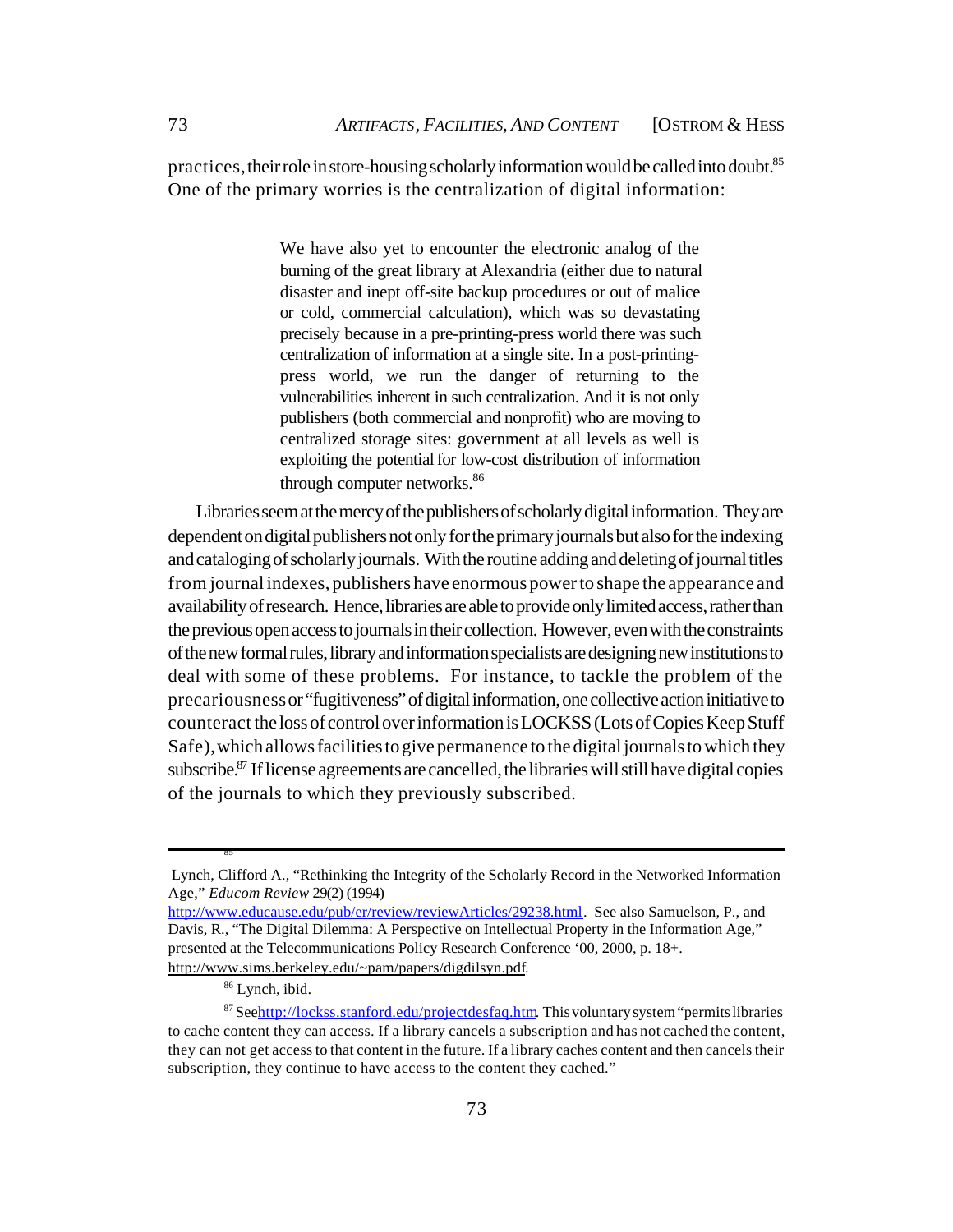Public and academic libraries are also struggling with the possible ramifications of new IP legislation, which more and more often contradicts the very nature of digital information.

> . . . copying occurs with all digital information. Use your computer to read a book, look at a picture, watch a movie, or listen to a song, and you inevitably make one or more copies. Contrast this with the use of traditional media: Reading a book does not involve making a copy of it, nor does watching a movie or listening to a song.

> This intimate connection between access and copying has considerable significance in the context of intellectual property protection. One of the essential elements of copyright—the right to control reproduction—works as expected in the world of traditional media, where there is an obvious distinction between access and reproduction and where the copyright owner's control of reproduction provides just that. But in the digital world, where no access is possible except by copying, complete control of copying would mean control of access as well. <sup>88</sup>

One type of action in response to the "digital dilemmas" is the increased monitoring, reporting, and educating in order to better inform the public and information professionals about proposed legislation that may affect the access, costs, and distribution of scholarly information. Professional groups such as the American Library Association<sup>89</sup> (ALA), EDUCAUSE, and the Association of Research Libraries (ARL) are taking on proactive roles to promote continued access to scholarly information. In ARL's May 2001 Membership Meeting Proceedings, Jean-Claude Guéédon stressed that "mapping effective counterattacks" against journal publishers who have transformed scholarly publication into big business "will require a fuller understanding of the situation and its roots."<sup>90</sup>

<sup>88</sup> Committee on Intellectual Property Rights and the Emerging Information Infrastructure, Computer Science and Telecommunications Board, Commission on Physical Sciences, Mathematics, and Applications, *The Digital Dilemma: Intellectual Property in the Information Age* (Washington, DC: National Research Council, National Academy Press, 2001), p. 31.

<sup>89</sup> See, for instance, ALA's Washington Office homepage at [http://www.ala.org/washoff/;](http://www.ala.org/washoff/) ARL's pages on its Scholarly Publishing and Academic Resources Coalition (SPARC) at [http://www.arl.org/sparc/;](http://www.arl.org/sparc/) EDUCAUSE's Washington Office on information technology Policy Issues at [http://www.educause.edu/policy/policy.html.](http://www.educause.edu/policy/policy.html)

<sup>90</sup> See Guéédon, J-C., *In Oldenburg's Long Shadow: Librarians, Research Scientists, Publishers and the Control of Scientific Publishing* (Washington, DC: ARL, 2001). <http://www.arl.org/arl/proceedings/138/guedon.html>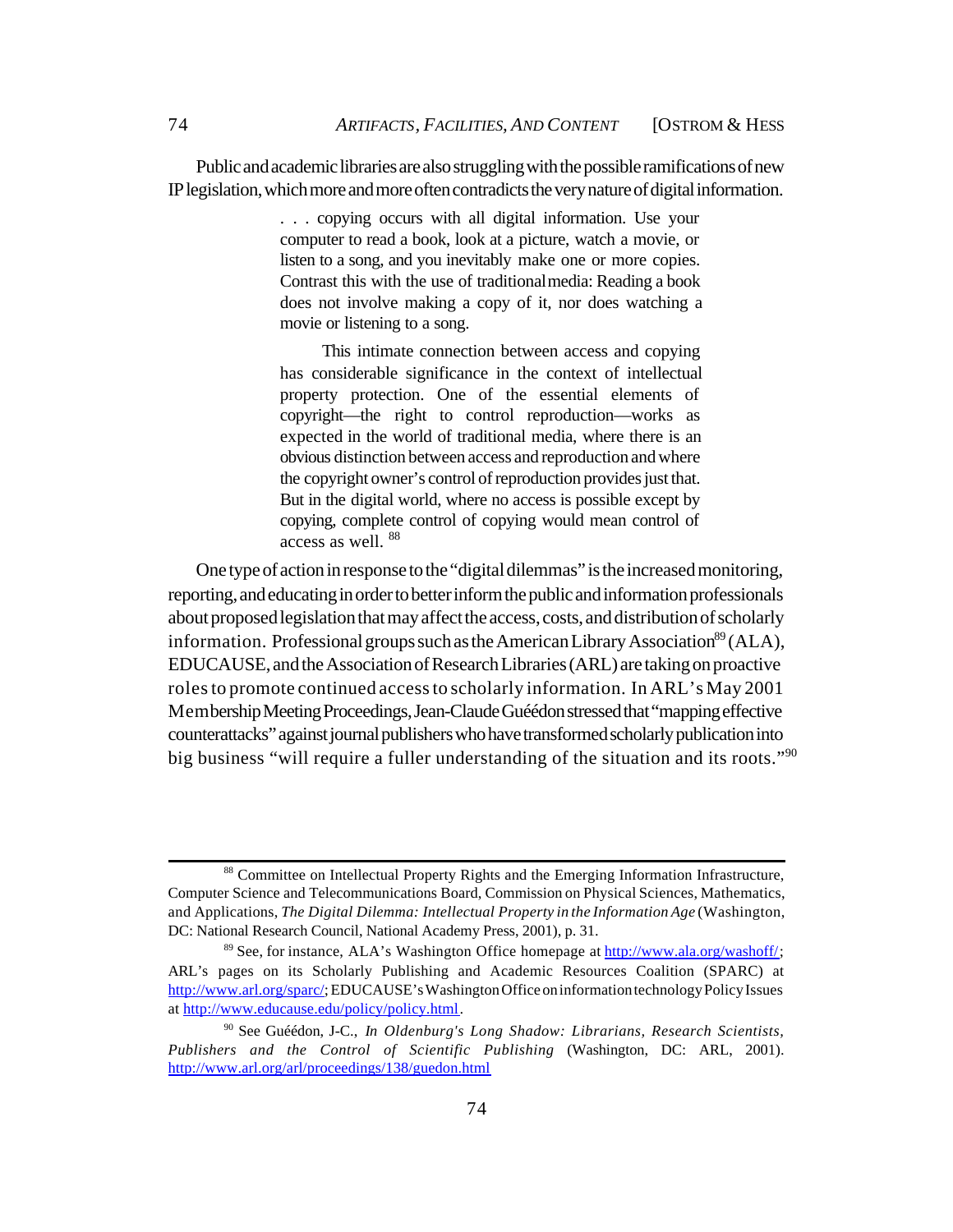There are many other issues concerning digital information and libraries. Litman<sup>91</sup> and Lessig,  $92^{\circ}$  among others, have discussed the precariousness of the Fair Use and First Sale Doctrines applied to licensed digital information.<sup>93</sup> On the other hand, information providers are beginning to design new institutions in order to safeguard scholarly communication for future generations. Only slowly are they awakening to the realization that with international collaborative scientific research now routine, and with the global reach of distributed information, their community of users has greatly expanded. No longer can an information professional just select materials out of publishers' catalogs to build viable collections. They also need to build trusted, reciprocal digital archive and repository systems.

In great contrast with the new legislation increasing copyright and patent restrictions, encouraging contract over property law with the constraints of embedded licensing agreements, is the international E-prints "revolution" that is making scholarly research freely available in unprecedented ways. The movement officially began with the mounting of arXiv.org at Los Alamos National Laboratory. Developed in 1991 by physicist and information specialist Paul Ginsparg, it was designed to serve as a repository for digital papers in physics and mathematics. By 1993, the site had received around 500 submissions. By September 30, 2001, the site had received 174,842 submitted papers. $94$ Importantly, around 70% of the submissions came from outside of the United States.<sup>95</sup> The numbers reflect a better balance with much greater provision and access to international information, particularly in developing countries. The papers are free but unrefereed, requiring scholars themselves to judge the accuracy and quality of the work. This archive is the first that actually changes the representation and visibility of the scholarly

<sup>&</sup>lt;sup>91</sup> Litman, supra note 10 and Litman, supra note 64.

<sup>92</sup> See Lessig's discussion of these issues in Lessig, L., *Code and Other Laws of Cyberspace* (NY: Basic Books, 1999), pp. 134+.

<sup>&</sup>lt;sup>93</sup> See also chapter 4, "Individual Behavior, Private Use and Fair Use, and the System for Copyright," in Computer Science and Telecommunications Board, supra note 88.

 $94$  See [http://arxiv.org/show\\_monthly\\_submissions.](http://arxiv.org/show_monthly_submissions)

<sup>&</sup>lt;sup>95</sup> Figures from Ginsparg, Paul, "OAI and Scholarly Communication," presented at the OAI meeting, Staatsbibliothek zu Berlin, Germany, February 26, 2001.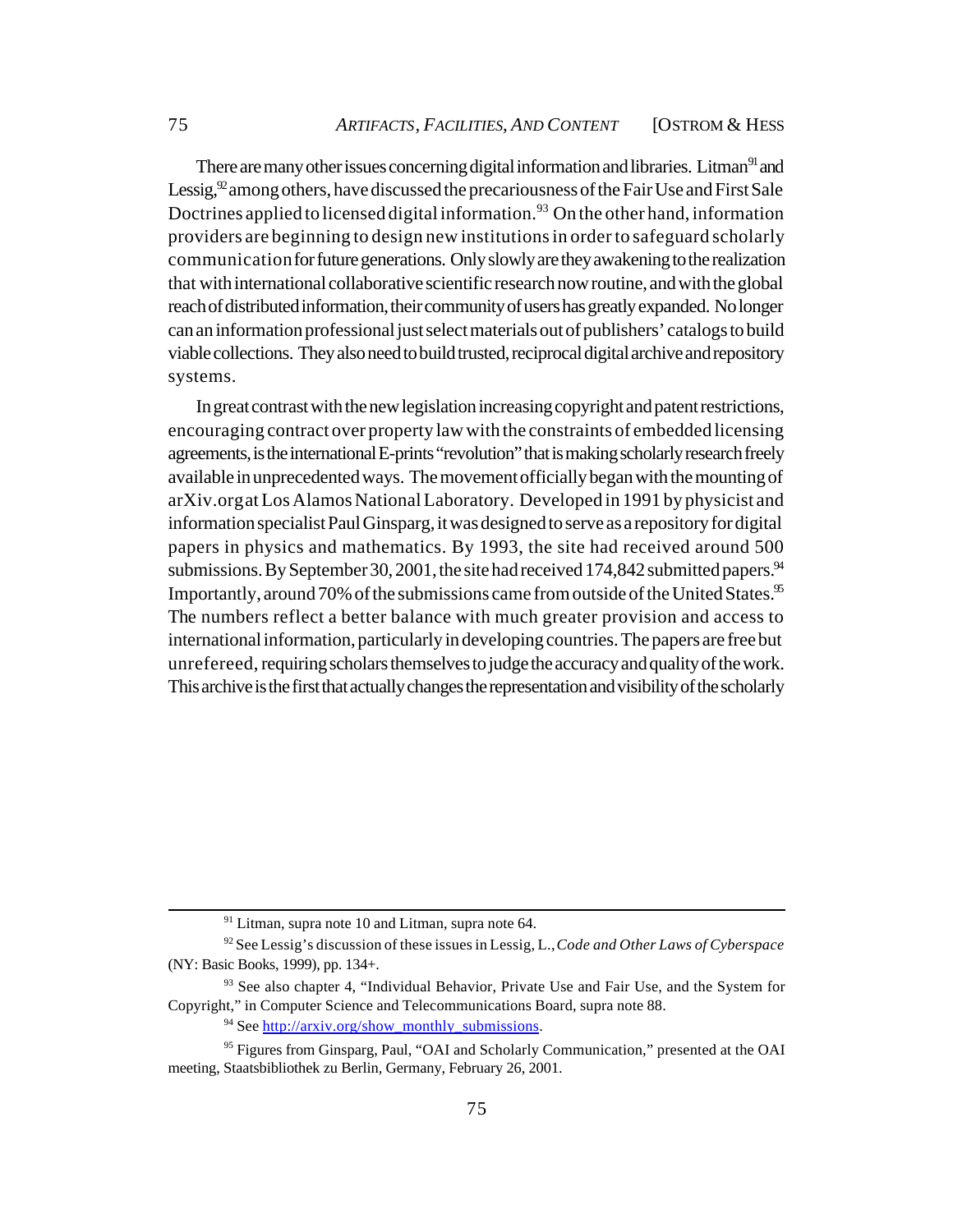record.<sup>96</sup> The average number of site users range from 60,000 to 160,000 per day depending upon the day of the week. [http://arxiv.org/show\_weekdays\_graph]

There are hundreds of other digital archives.<sup>97</sup> Some, like EconWPA <http://econwpa.wustl.edu/> are devoted to self-archiving and free distribution of working papers in economics. It is an impressive archive because of the number of other participating institutes. Others, like the Oxford Text Archiv[e http://ota.ahds.ac.uk/,](http://ota.ahds.ac.uk/) make available historical scholarly materials that are in the public domain and make the authorized, full-text versions universally available for free. BioMed Central <http://www.biomedcentral.com/>is the site of a commercial publisher that offers all its medicine and biology journal articles free of charge and provides a systematic pre-print service for research reports. The Digital Library of the Commons <http://dlc.dlib.indiana.edu/is> both an e-print repository for self-archiving as well as a traditional/digital library.

An example of an effective grassroots initiative is that taken by the Public Library of Science, a nonprofit organization of scientists dedicated to making the world's scientific and medical literature freely accessible "for the benefit of scientific progress, education and the public good."<sup>98</sup> PLS has so far encouraged over 28,000 scientists from 172 countries to sign its open letter to publishers to make their publications freely available on the website PubMed Central athttp://www.pubmedcentral.nih.gov/. In October 2001, there were over 50 full-text journals available at this site.

A breakthrough for alternative publishing initiatives came only two years ago with the development of new technologies, data and metadata standards, and information provision communities. The Open Archives Initiative (OAI) and the development of the free e-prints software [[http://www.eprints.org/\]](http://www.eprints.org/]) are already reshaping the direction of

<sup>96</sup> A 1995 survey revealed that the main index of scientific journals, the *Science Citation Index*, indexes 3,300 journals of the 70,000 that are published worldwide. Less than 2% of the journals indexed are from developing countries (with 80% of the world's population). The author writes that the "near invisibility of less developed nations may reflect the economics and biases of science publishing as much as the actual quality of Third World Research" (see Gibbs, W. W., "Lost Science in the Third World," *Scientific American* (August 1995): 92-99). On the other hand, scientific research collaboration is rapidly increasing on an international scale. According to the National Science Board's *Science and Engineering Indicators*—2000, "growth in U.S. coauthorship reflects increases in international collaboration. By the mid-1990s, nearly one of every five U.S. articles had one or more international coauthors, up from 12 percent earlier in the decade" (National Science Board, *Science and Engineering Indicators 2000* (Washington, DC, 2000), chapter 6). <http://www.nsf.gov/sbe/srs/seind00/access/toc.htm>

<sup>&</sup>lt;sup>97</sup> See Odlyzko, A., "The Rapid Evolution of Scholarly Communication" (2001) at <http://www.research.att.com/~amo> for statistics on increased usage of electronic papers, journals, and citations.

<sup>98</sup> See <http://www.publiclibraryofscience.org> (Revisited 10-15-01).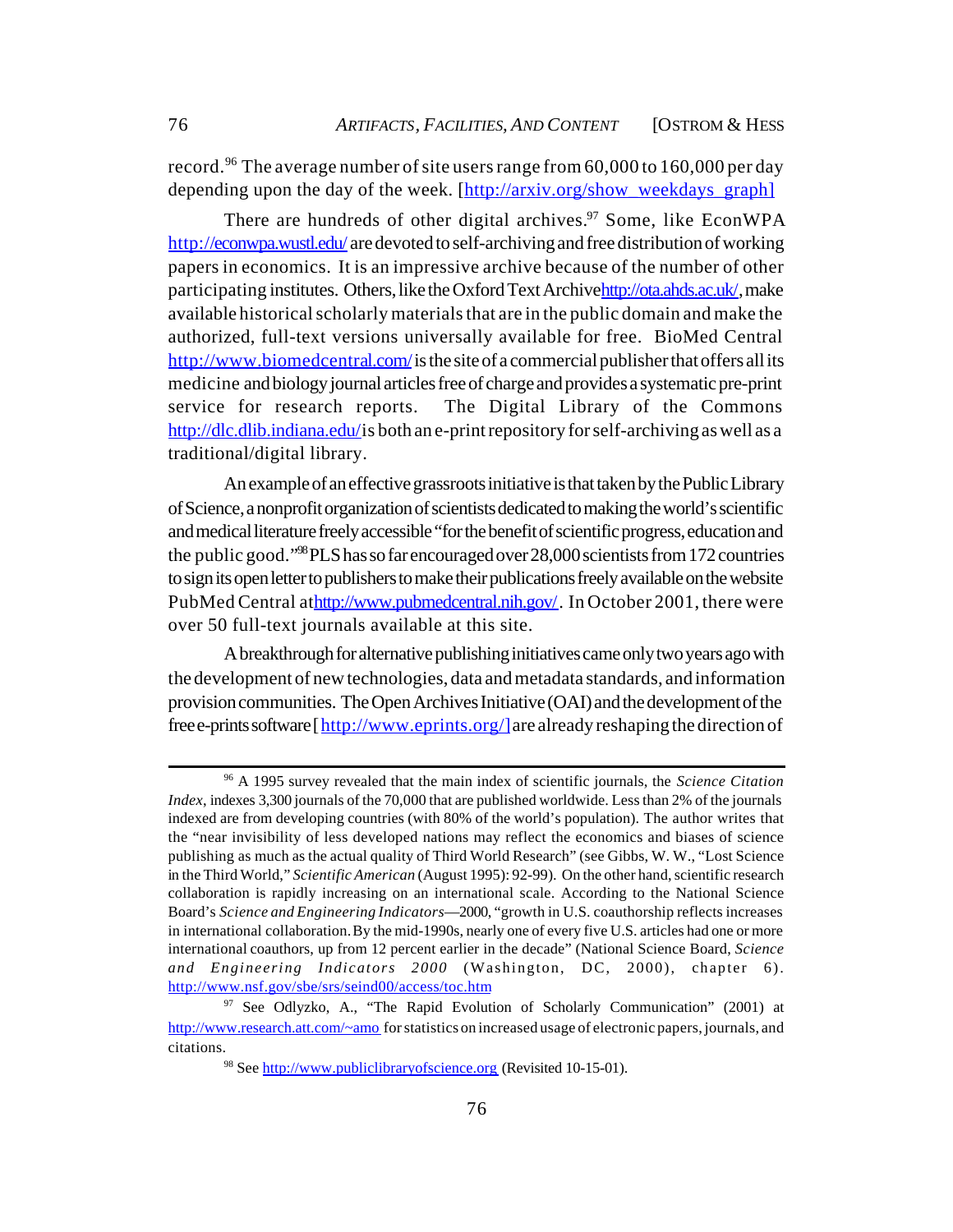scholarly publication by establishing "low-barrier" interoperable standards.<sup>99</sup> OAI was established in October 1999 by an international group of information scholars to develop and promote interoperability standards that aim to facilitate the efficient dissemination of scholarly communication through the establishment of archives for e-prints and other digital materials. In OAI terminology the information artifact is a "record." The protocol developed by OAI provides access to the metadata of all OAI-compliant repositories by all networked servers (not limited to e-print servers). $100$ 

#### Figure 5. **Self-archiving Digital Information Flow Using the Internet**



In this scenario, the author takes on a self-governing role of distribution of scholarly information by submitting her digital file to an E-print repository (facility), such as CogPrints [http://cogprints.soton.ac.uk/], a repository for Cognitive Science, Psychology, Neuroscience, Philosophy, Linguistics, and Biology. If the article has been, or is to be, published, she may either get permission from the publisher,<sup>101</sup> amend the copyright

<sup>99</sup> See, for instance, Lagoze, Carl, and Van De Sempel, Herbert, "The Open Archives Initiative: Building a Low-Barrier Interoperability Framework" (2001) <http://www.openarchives.org/documents/oai.pdf>

<sup>100</sup> See Lynch, C., "Metadata Harvesting and the Open Archives Initiative," *ARL Bimonthly Report* 217 (2001). [http://www.arl.org/newsltr/217/mhp.html.](http://www.arl.org/newsltr/217/mhp.html)

 $101A$  s happened with a paper submitted to the Digital Library of the Commons, [http://dlc.dlib.indiana.edu/,](http://dlc.dlib.indiana.edu/) which had been published by the journal *Development and Change* in 1998.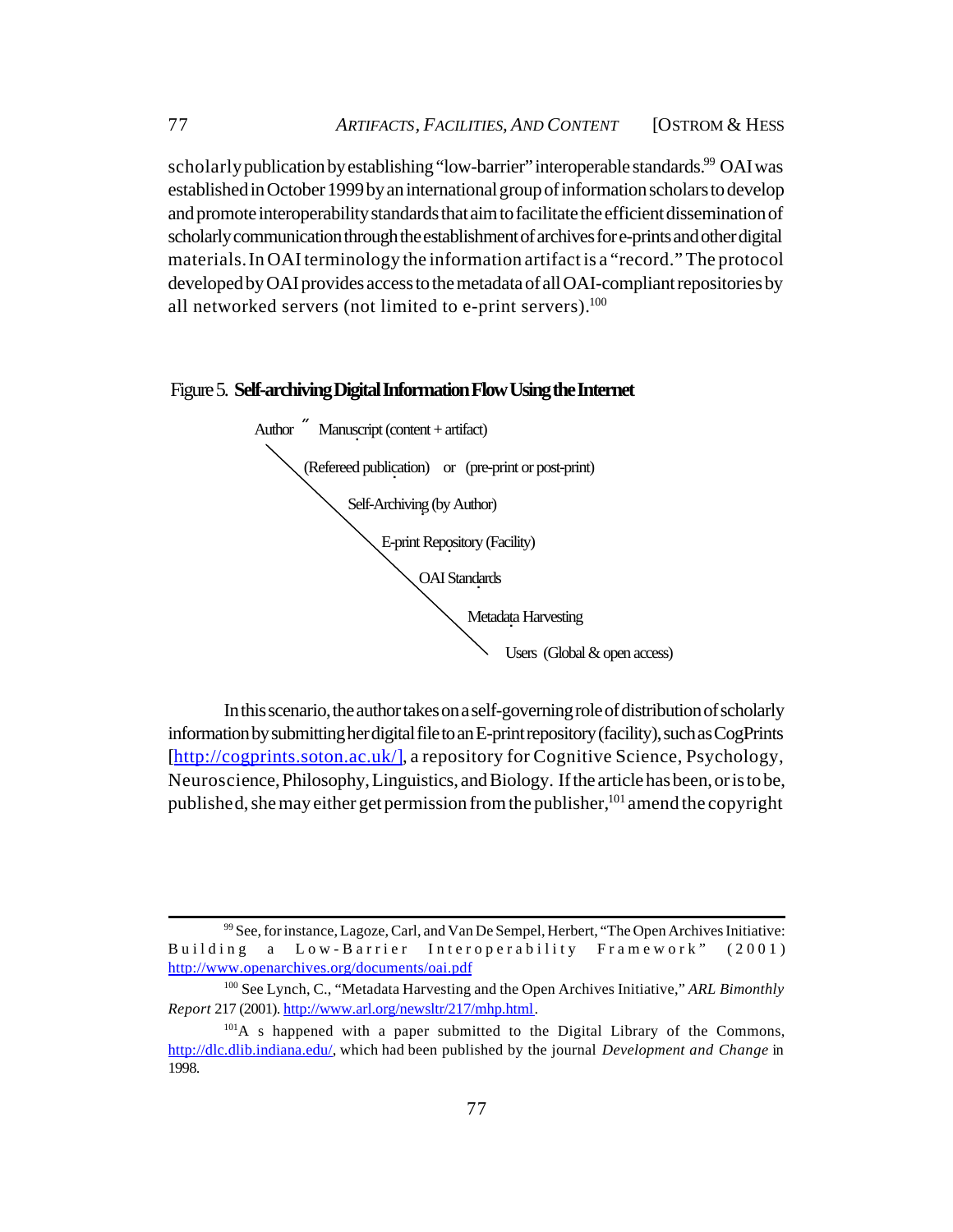transfer agreement with the publisher, $102$  or submit the preprint (the refereed version) or a postscript (a subsequent revision to the published version).

What's new in the self-archiving initiative is that authors are participating, independently of governments and markets, in an international epistemic community that is committed to building an interoperable global scholarly library—a universal public good for which the more who have access, the greater the benefit for everyone.

Earlier we stated that if anyone can use a resource . . . then no one has an incentive to conserve its use to invest in improvements (p. 10). However, this may not be the case for scholarly information. There are several incentives for taking an active role in these new information-production institutions. Cost is one. Paul Ginsparg estimates the average cost per published journal article to be between \$1000-2000; compared with the average cost of putting a self-archived paper on the web between  $$1-\$100$ <sup>103</sup> Universities have incentives to support such self-archiving initiatives. Stevan Harnad points out that such action would free libraries from the increasing burden of their serials budgets. "This would be a small investment with an eventually huge return (reduction and eventual elimination of all annual Subscription/Site-License/Pay-Per-View [S/L/P] expenditure)."<sup>104</sup> Rebecca Eisenberg points to scientific recognition and credibility that comes with public disclosure and increased visibility of information.<sup>105</sup> Global distribution of information facilitates better scholarly collaborative research. And, of course, a primary incentive is the sheer timeliness of distributed digital information with its ability to instantly publish and disseminate information, obviating the long delays of traditional publications.

A further development in building new standards, rules, and cooperative institutions to create resilience for the global knowledge resource is the growing movement to create

<sup>102</sup> See Harnad, Stevan, "For Whom the Gate Tolls? How and Why to Free the Refereed Research Literature Online Through Author/Institution Self-Archiving, Now" (2001) [http://www.cogsci.soton.ac.uk/~harnad/Tp/resolution.htm.](http://www.cogsci.soton.ac.uk/~harnad/Tp/resolution.htm) Harnad, leader of the Self-Archiving Initiative, recommends that authors amend their copyright transfer agreements with their publishers as follows:

*I hereby transfer to [publisher or journal] all rights to sell or lease the text (on-paper and on-line) of my paper [paper-title]. I retain only the right to distribute it for free for scholarly/scientific purposes, in particular, the right to self-archive it publicly online on the Web.*

<sup>103</sup> See Ginsparg, supra note 95. See also Ginsparg, P. "Creating a Global Knowledge Network," presented at the Freedom of Information Conference, "The Impact of Open Access on Biomedical Research," New York Academy of Medicine, June 6-7, 2000. [http://www.biomedcentral.com/info/ginsparg-ed.asp.](http://www.biomedcentral.com/info/ginsparg-ed.asp)

<sup>104</sup> Harnad, S., "Free at Last: The Future of Peer-Reviewed Journals." *D-Lib Magazine* 5(12) (Dec. 1999). [http://www.dlib.org/dlib/december99/12harnad.html.](http://www.dlib.org/dlib/december99/12harnad.html)

<sup>105</sup> Eisenberg, Rebecca S., "The Public Domain in Genomics" (2000) http://www.law.nyu.edu/ili/conferences/freeinfo2000/abstracts/eisengberg.html#N\_1